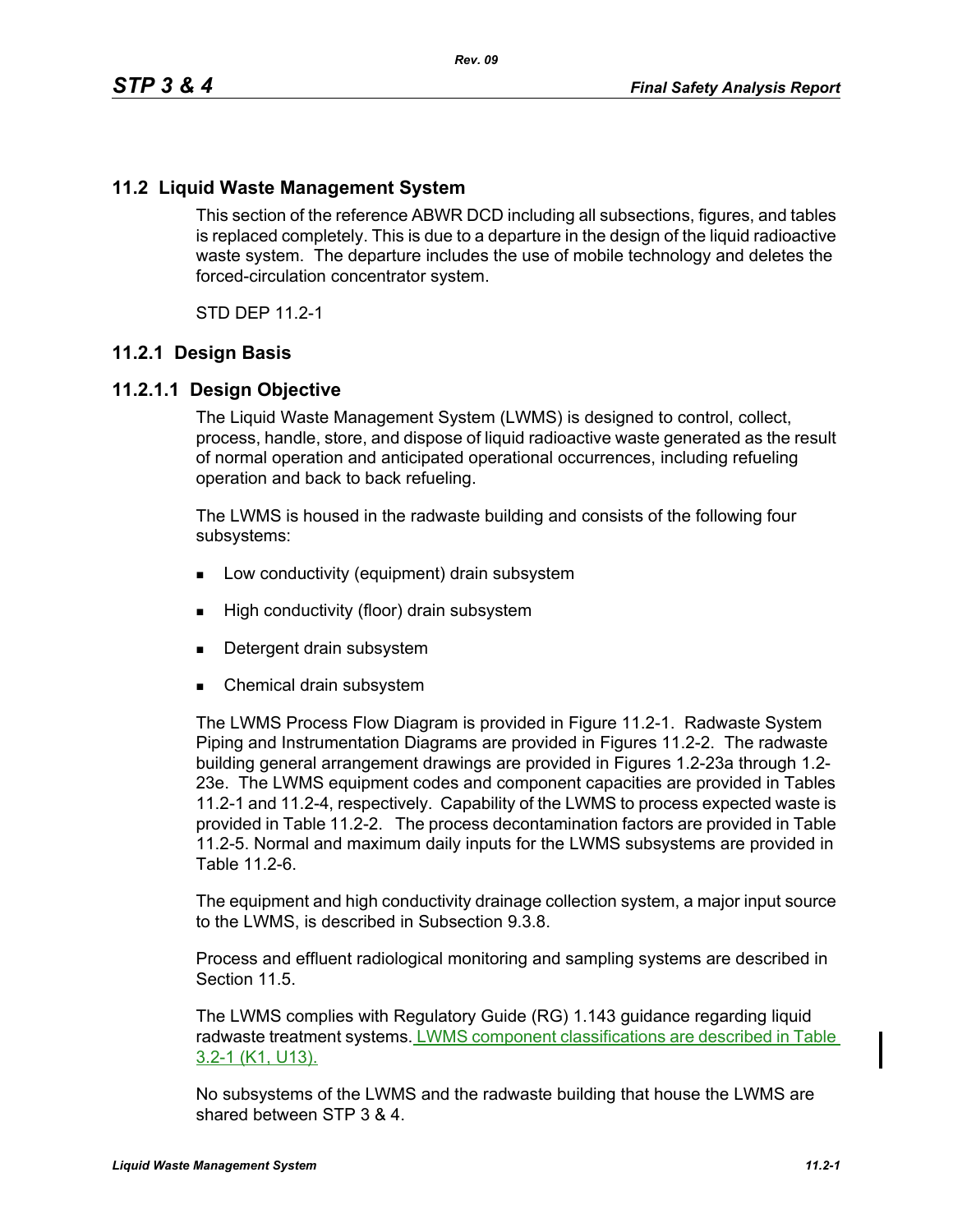# **11.2.1.2 Design Criteria**

The criteria considered in the design of this system include (1) minimization of solid waste shipped for burial, (2) reduction in personnel exposure, (3) minimization of offsite releases, and (4) maximizing the quality of water returned to the primary system. 'Minimization' is based on good engineering practice, and/or cost benefit analysis to keep waste generation and dose as low as reasonably achievable.

The design criteria for the LWMS are:

- The LWMS is designed so that no potentially radioactive liquids can be discharged to the environment unless they have been sampled and verified to be within the limits for discharge. Off-site radiation exposures on an annual average basis are within the limits of 10 CFR 20 and 10 CFR 50 Appendix I.
- The LWMS is designed to meet the requirements of General Design Criteria (GDC) 60 and 61 and the guidance of RG 1.143. RG 1.143 provides design guidance in regard to natural phenomena hazards, internal and external man-induced hazards, and quality group classification and quality assurance provisions for radioactive waste management systems; structures and components. Further, it describes provisions for mitigating Design Basis Accidents (DBA) and controlling releases of liquids containing radioactive materials, e.g., spills or tank overflows, from all plant systems outside reactor containment (see Table 11.2-1 Equipment Codes for Radwaste Equipment from RG 1.143).
- The LWMS is designed to keep the exposure to plant personnel "As Low As Reasonably Achievable" (ALARA) during normal operation and plant maintenance, in accordance with RG 8.8.
- All atmospheric liquid radwaste tanks are provided with an overflow connection at least the size of the largest inlet connection. The overflow is connected below the tank vent and above the high-level alarm instrument location. Each collection tank room is designed to contain the maximum liquid inventory in the event that the tank ruptures as described in Subsection 11.2.2.5. The radwaste building walls are sealed and coated. Tank cubicle liners are utilized to prevent accidental releases to the environment.
- The system is designed to control releases of radioactive materials within the numerical design objectives of Appendix I to 10 CFR 50.
- The system is designed to provide sufficient capacity, redundancy, and flexibility to meet the concentration limits of 10 CFR 20 during periods of equipment downtime and during operation at design basis fuel leakage (see Table 11.2-2 for capability of the four subsystems to process maximum inputs).

Compliance with numerical guidelines in Appendix I to 10 CFR 50 for offsite radiation doses as a result of liquid effluents during normal plant operations, including anticipated operational occurrences, is provided in Subsection 12.2.2.2. To demonstrate compliance with Section II, paragraph D of Appendix I, a cost-benefit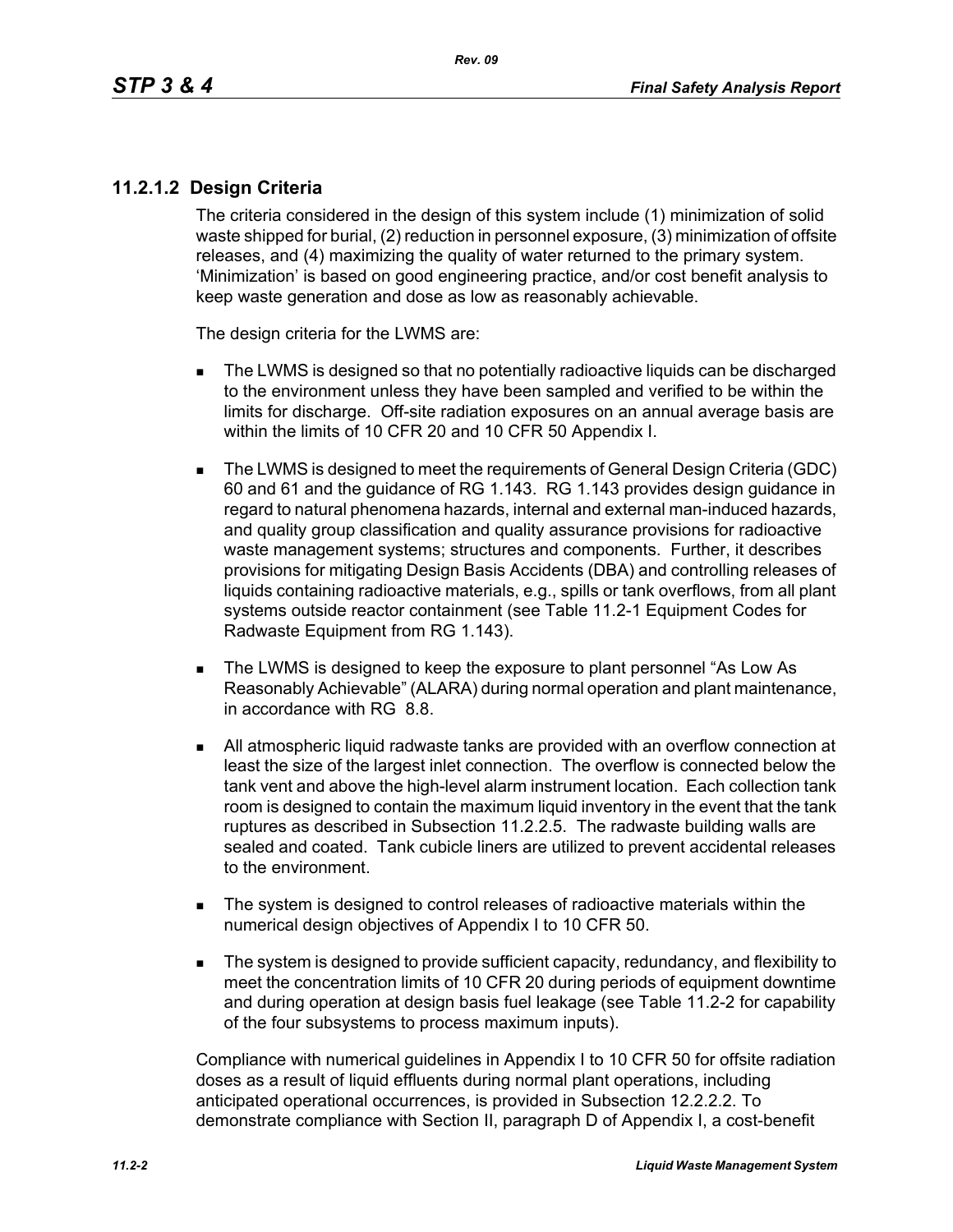analysis was performed in accordance with the guidance of Regulatory Guide 1.110. The analysis postulated the addition of three (3) augments to the LWMS of reasonably demonstrated technologies. These augments were:

- **the addition of one low capacity evaporator to the liquid discharge stream, or**
- the addition of the lowest capacity demineralizer to the liquid discharge stream, or
- the addition of one 10,000 gallon holdup tank to the liquid discharge stream(least cost option).

Regulatory Guide 1.110 cost data used to evaluate the three augments to the LWMS are summarized in the Table 11.2-7.

The total annual costs associated with implementing the three augments to the LWMS and the corresponding benefit-cost ratio are determined using the methodology prescribed in Regulatory Guide 1.110, the cost data provided in Table 11.2-7, and the collective 50 mile total body dose (due to liquid releases) that is presented in Table 5.4-9 of the STP 3 & 4 Environmental Report. The collective 50 mile total body dose is conservatively considered to be the total dose saved as a result of implementing each augment to the LWMS. The total annual cost of each augment to the LWMS and the associated benefit cost ratio are summarized in Table 11.2-8. These results demonstrate that the total annual cost associated with each augment to the LWMS, including the least cost option is substantially larger than the benefit derived from each augment. The cost-benefit numerical analysis, required by 10 CFR 50 Appendix I Section II Paragraph D, demonstrates that the addition of items to the LWMS of reasonably demonstrated technology will not provide a favorable cost benefit. Therefore, the STP 3 & 4 prescribed LWMS meets the numerical guides for dose design objectives.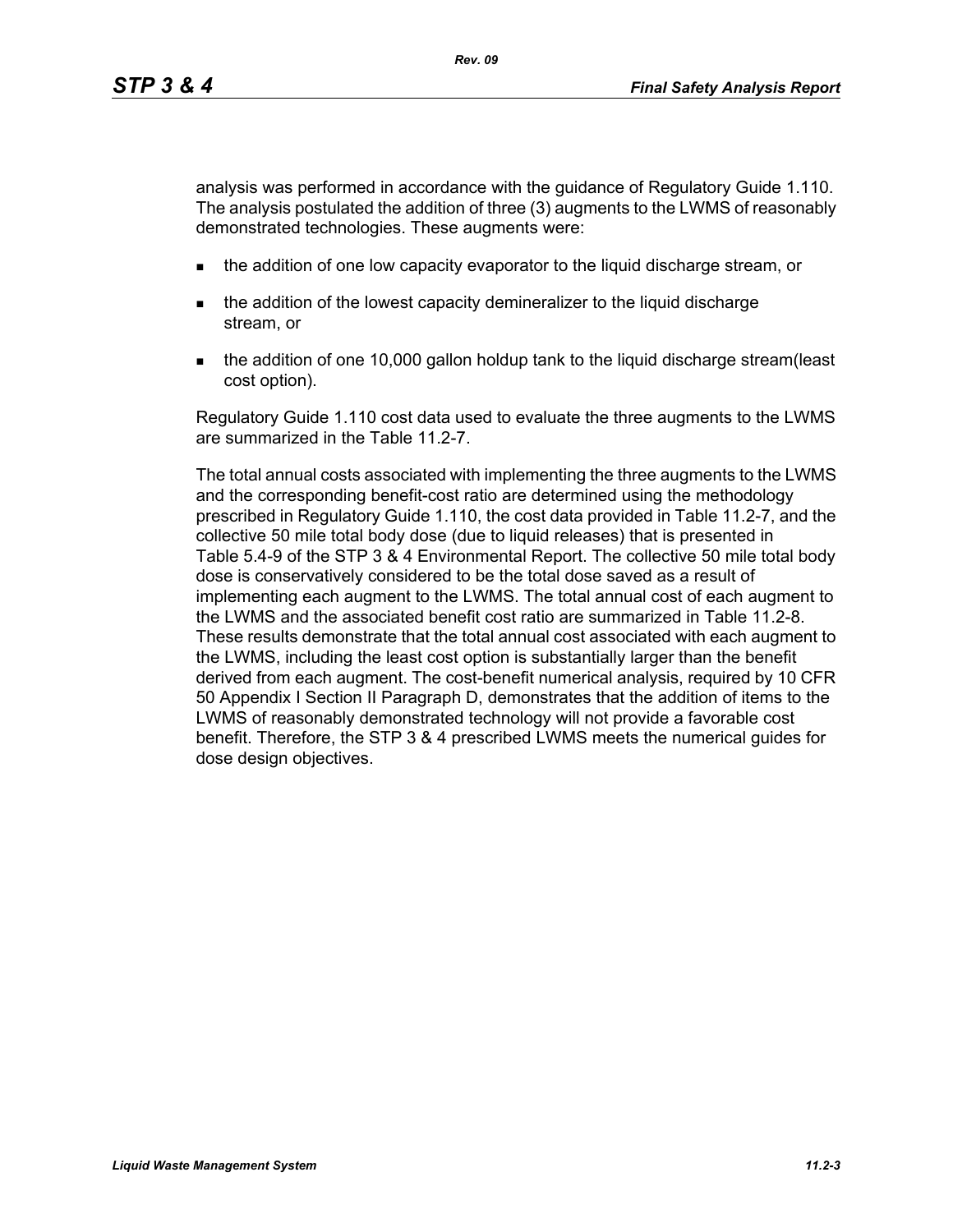|                                                          |                               | Table 11.2-7 REGULATORY GUIDE 1.110 COST DATA (1)<br>(Costs are in 1000s of 1975 Dollars) |                       |
|----------------------------------------------------------|-------------------------------|-------------------------------------------------------------------------------------------|-----------------------|
| Cost-Benefit<br>Parameter                                | 15 gpm Radwaste<br>Evaporator | 50 gpm Demineralizer<br>(BWR 2nd Waste<br>Demineralizer in Series)                        | 10,000<br>Gallon Tank |
| Equipment and<br>Material Direct Cost <sup>(2)</sup>     | 386                           | 43                                                                                        | 55                    |
| Direct Labor Cost<br>$(DLC)^{(2)}$                       | 201                           | 29                                                                                        | 43                    |
| Labor Cost<br><b>Correction Factor</b><br>$(LCCF)^{(3)}$ | 1                             | 1                                                                                         | 1                     |
| <b>Annual Operating</b><br>Cost (AOC)                    | 20                            | 15                                                                                        | 1                     |
| <b>Annual Maintenance</b><br>Cost (AMC)                  | 30                            | 5                                                                                         | 2                     |

Notes:

(1) All costs are on a per unit basis.

- (2) Equipment and Material Direct Costs and Direct Labor Costs are from Table A-1 of Regulatory Guide 1.110.
- (3) The Labor Cost Correction Factors are from Table A-4 of Regulatory Guide 1.110. The lowest LCCF is chosen which maximizes the benefit.
- (4) The Annual Operating Costs are from Table A-2 of Regulatory Guide 1.110.
- (5) The Annual Maintenance Costs are from Table A-3 of Regulatory Guide 1.110.

|                                                                                         | Table 11.2-8 Liquid Radwaste Augment Benefit Cost Ratio Summary |                                                                                |                                                                       |                              |
|-----------------------------------------------------------------------------------------|-----------------------------------------------------------------|--------------------------------------------------------------------------------|-----------------------------------------------------------------------|------------------------------|
| Augments                                                                                | <b>Total Annual Costs</b><br>(1975 Dollars)                     | Collective 50 Mile<br><b>Total Body Dose</b><br>Saved per Year<br>(Person-Rem) | Benefit in<br>1975 Dollars<br>(1000 dollars<br>x Person<br>Rem Saved) | <b>Benefit</b><br>Cost Ratio |
| 15 gpm<br>Radwaste<br>Evaporator                                                        | 117,940                                                         | 0.003                                                                          | 3.00                                                                  | 2.54E-05                     |
| 50 gpm<br>Demineralizer<br>(BWR 2 <sup>nd</sup><br>Waste<br>Demineralizer<br>in Series) | 28,330                                                          | 0.003                                                                          | 3.00                                                                  | 1.06E-04                     |
| 10,00 Gallon<br>Tank                                                                    | 14,340                                                          | 0.003                                                                          | 3.00                                                                  | 2.09E-04                     |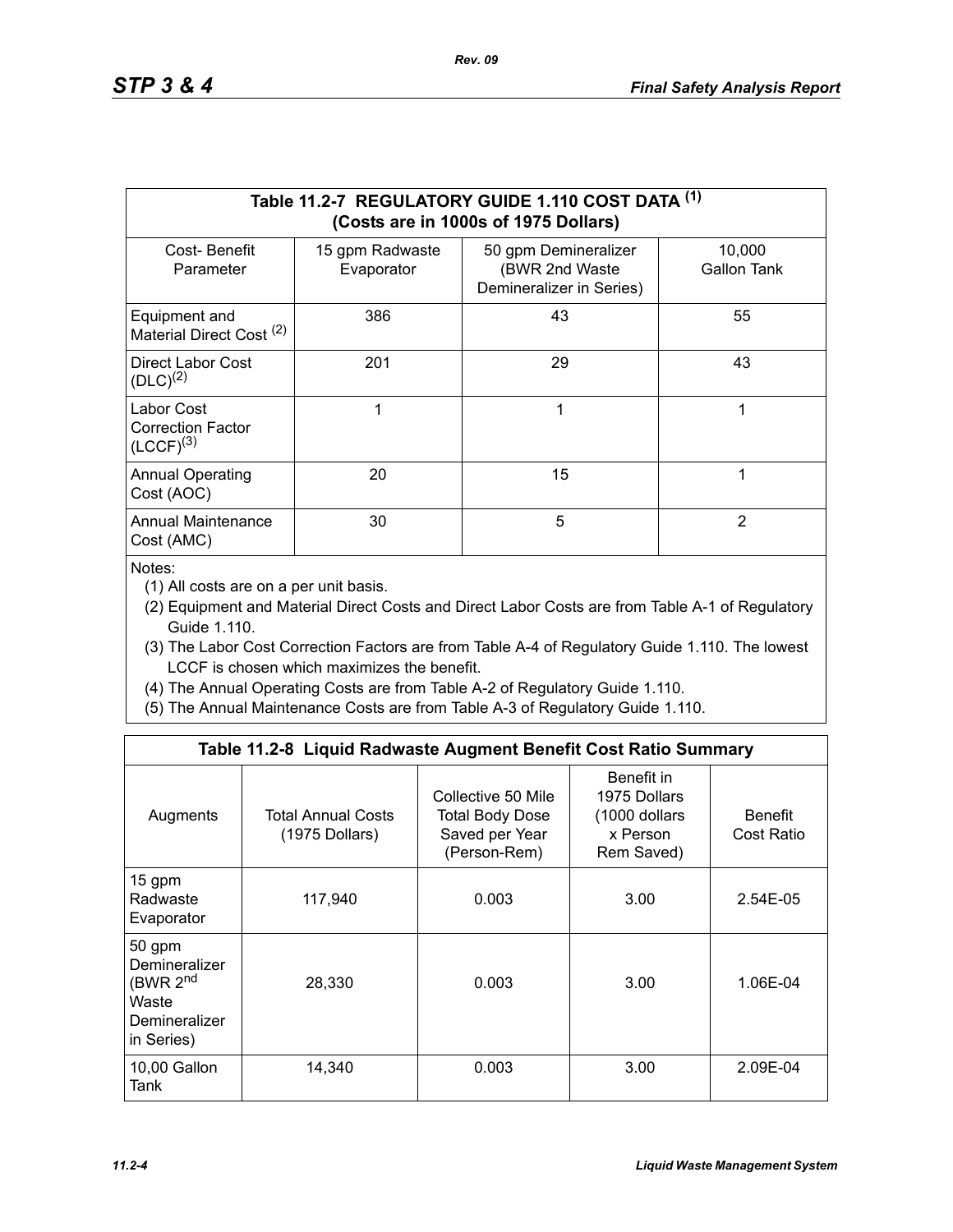Process and effluent radiological monitoring systems are described in Section 11.5.

The LWMS has no safety-related function. Failure of the system does not compromise any safety-related system or component nor does it prevent shutdown of the plant. No interface with the Class IE electrical system exists.

STP 3 & 4 is responsible, initially and subsequently, for the identification of mobile/portable LWMS connections that are considered non-radioactive, but later may become radioactive through interfaces with radioactive systems; i.e., a non-radioactive system becomes contaminated due to leakage, valving errors or other operating conditions in radioactive systems. STP 3 & 4 uses operating procedures to ensure the guidance and information in Inspection and Enforcement (IE) Bulletin 80-10 (May 6, 1980) is followed. The LWMS mobile systems are not connected to the potable or sanitary water system. All non-radioactive connections (e.g., makeup water for flushing, service air for sluicing process) to the radwaste system (including the mobile system) contain double isolation e.g., check valves and isolation valve to prevent cross contamination.

Subsection 11.2.1.2.4 addresses design requirements to minimize contamination of the facility and environment, facilitate decommissioning, and minimize the generation of radioactive waste, in compliance with 10 CFR 20.1406 including design requirements for connections that are considered non-radioactive, but later may become radioactive through interfaces with radioactive systems.

# **11.2.1.2.1 Quality Classification, Construction, and Testing Requirements**

The quality group classification, and corresponding codes and standards that apply to the design of the LWMS are discussed in FSAR Section 3.2.

The non-safety related SSC Quality Control Program for the LWMS is described in the STP 3 & 4 Quality Assurance Program description in section 17.5S.

#### **11.2.1.2.2 Seismic Design**

The seismic category and corresponding codes and standards that apply to the design of the LWMS are discussed in FSAR Section 3.2.

#### **11.2.1.2.3 Occupational Exposure**

Design features to minimize occupational exposure include:

- **Design of equipment for easier decontamination in order to reduce maintenance** time
- **Location of instruments requiring calibration in a central station outside of** equipment cells
- Arrangement of shield wall penetrations to avoid direct exposure to normally occupied areas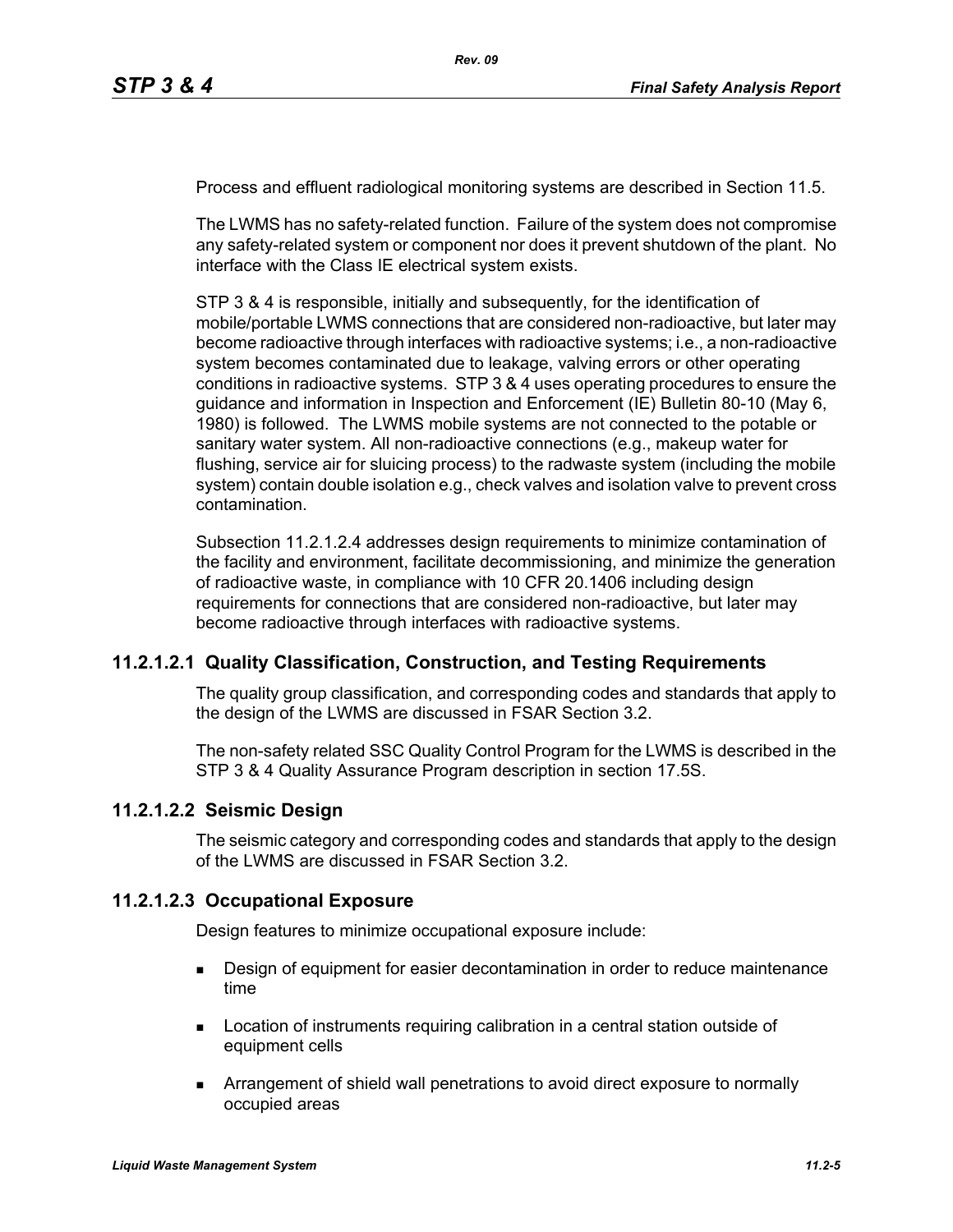*Rev. 09*

- **Piping design to minimize crud traps and plateout (there are no socket welds in** contaminated piping systems)
- **Provision for remote pipe and equipment flushing**
- **Utilization of remote viewing and handling equipment as appropriate**
- A centralized sampling station to minimize exposure time
- **Controlled tank vents**

# **11.2.1.2.4 Minimization of Contamination and Radwaste Generation**

The LWMS radwaste system, including mobile units as applicable, is designed to minimize contamination of the facility and environment, facilitate decommissioning, and minimize the generation of radioactive waste, in compliance with 10 CFR 20.1406. The following radwaste system design features meet 10 CFR 20.1406 requirements:

- Leakage is controlled and collected to reduce contamination of building floors and interconnecting systems (by use of curbing, floor sloping to local drains, floor-tofloor seals over expansion joints, wall-to-floor joint seals, sheathed hoses, drip pans or containment boxes, backflow preventers, siphon breakers, self-sealing quick disconnects, etc.).
- The Condensate Storage Tank, which is located outdoors (Figure 1.2-37 Plot Plan), has liquid level monitoring with alarms in the control room. The tank overflows, drains and sample lines are routed to the LWMS. A dike is provided around the tank to prevent runoff in the event of a tank overflow. A drain within the dike is routed to the LWMS.
- The radwaste system design minimizes embedding contaminated piping in concrete, to the extent practicable.
- **Provisions are included to clean contaminated materials (e.g., system** components, equipment) and reuse resin beds when feasible.
- Mobile liquid radwaste treatment systems with interconnections to permanently installed radwaste system components include provisions that (i) avoid the contamination of nonradioactive systems, (ii) prevent uncontrolled and unmonitored releases of radioactive materials into the environment, and (iii) avoid connections with potable and sanitary water systems.
- **Pressure testing of temporary and flexible lines, system piping embedded in** concrete, and effluent discharge lines are performed in accordance with RG 1.143 guidance.
- Corrosion resistant properties of all system piping and valves associated with transfer lines to storage tanks and discharge piping in concrete are included. The LWMS also includes features designed for early detection of leaks and spills (e.g., leak detection sumps and wells).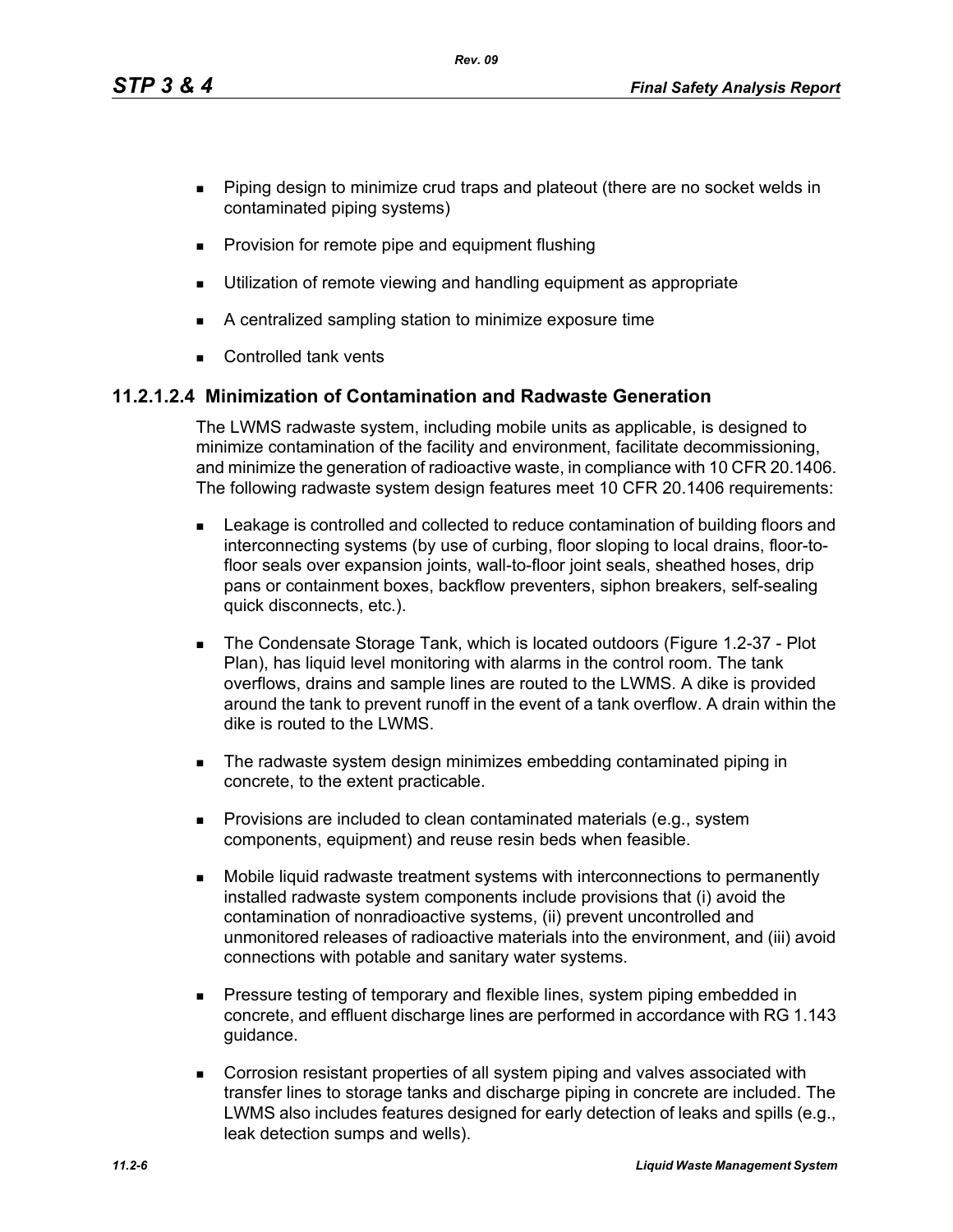# **11.2.1.2.4.1 Minimization of Contamination to Facilitate Decommissioning**

Examples of the design features for operation that minimize contamination and facilitate decommissioning are as follows:

- Equipment design minimizes the buildup of radioactive material and facilitates flushing of crud traps.
- **Equipment design contains provisions for draining, flushing, and decontamination** of the equipment and associated piping.
- In order to minimize leakage and releases of radioactive gases, pressure retaining components of process systems utilize welded construction to the maximum practicable extent. Flanged joints or suitable rapid disconnect fittings are used where maintenance or operational requirements clearly indicate that such construction is preferable. Pitching of lines is applied where possible to minimize the potential for entrapment of radioactive material.
- Radwaste system connections including to the mobile system for the process of radioactive liquid waste (including slurries and sludges) utilize welded construction to the maximum practicable extent.
- All non-radioactive connections (e.g., makeup water for flushing, service air for sluicing process) to the radwaste system (including the mobile system) contain double isolation e.g., check valves and isolation valve to prevent cross contamination of the radioactive system. The radwaste mobile systems are not connected to the potable or sanitary water system.
- All radwaste system components, piping and valves are constructed of corrosion resistant material compatible with the process fluid.
- Penetrations through outer walls of the radwaste building are sealed to prevent miscellaneous leaks to the environment.
- Equipment vents, to the maximum extent possible, are piped directly to the radwaste building HVAC system to prevent airborne contamination of the radwaste building.
- Appropriately sloped floors and floor drains are provided in areas where potential for a spill exists to limit the extent of contamination.
- **Provisions for epoxy-type or steel wall and floor coverings which provide smooth** surfaces to minimize contamination and facilitate decontamination.
- **Low conductivity and high conductivity sumps are stainless steel lined to reduce** crud buildup and to facilitate decontamination.
- Radwaste tanks containing radioactive liquids are located in shielded compartments. The tank compartments are designed to contain leakage and the postulated failure of a tank or pipe rupture as described in Subsection 11.2.2.5.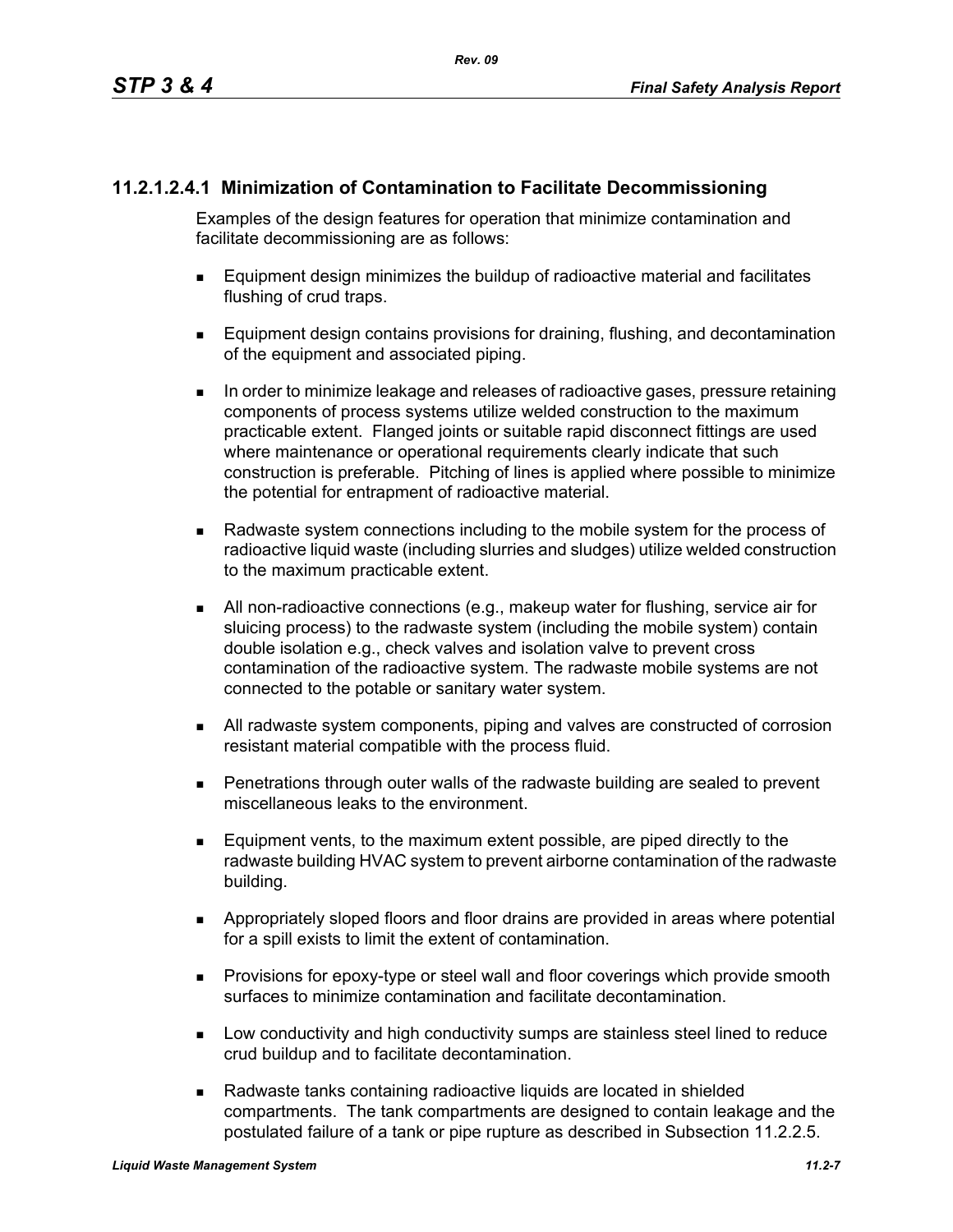*Rev. 09*

- Curbs, drip pans or thresholds with floor drains routed to the radwaste system are provided for pumps and mobile treatment systems. Leakage is prevented from entering unmonitored and non-radioactive systems and ductwork in the area.
- System controls provide interlocks to prevent spillage from potential operator errors as well as equipment failure and provisions to collect leakage from LWMS. Therefore, no single operator error or equipment malfunction (single failure) results in an uncontrolled release of radioactive material to the environment.
- The LWMS provides one discharge line to the Main Coolant Reservoir (MCR) via the circulating water system. Administrative control and radiation monitoring equipment are placed on this line to measure the activity discharged, to assure no unintended release, and to assure that specified limits are not exceeded. A high radiation signal from this monitor will close the discharge valve.

## **11.2.1.2.4.2 Minimization of Radioactive Waste Generation**

Examples of the design features to minimize the generation of radioactive waste include the following:

- The LWMS is divided into four subsystems (low conductivity waste (LCW) subsystem, high conductivity waste (HCW) subsystem, detergent waste subsystem, and chemical drain subsystem) which segregate the various types of liquid radwaste based on their composition and process requirements. The segregation is used to help provide the optimum water quality and radionuclide removal prior to recycle to the condensate storage tank or plant discharge. The segregation of the LWMS allows optimization of the LWMS treatment process and minimizes the generation of sludge and spent resin from the LWMS treatment. The sludge and spent resin generated from the radioactive material removed from the LWMS are transferred to the solid waste system for disposal.
- **The LWMS is designed with margin so that liquid waste should not be discharged** except as needed to maintain the plant water balance. The radwaste system is designed to maximize the recycling of water within the plant, which minimizes the releases of liquid to the environment. Maximizing recycling serves to minimize the potential for exposure of personnel in unrestricted areas from the liquid release pathway.
- Regeneration of the condensate demineralizers is not performed. Resin regeneration, produces a large volume of waste, every three to five days. The resin is replaced when necessary. Also, the filtration of condensate through high efficiency filters upstream of the condensate demineralizers reduces the amount of insoluble solids which come into contact with the resin.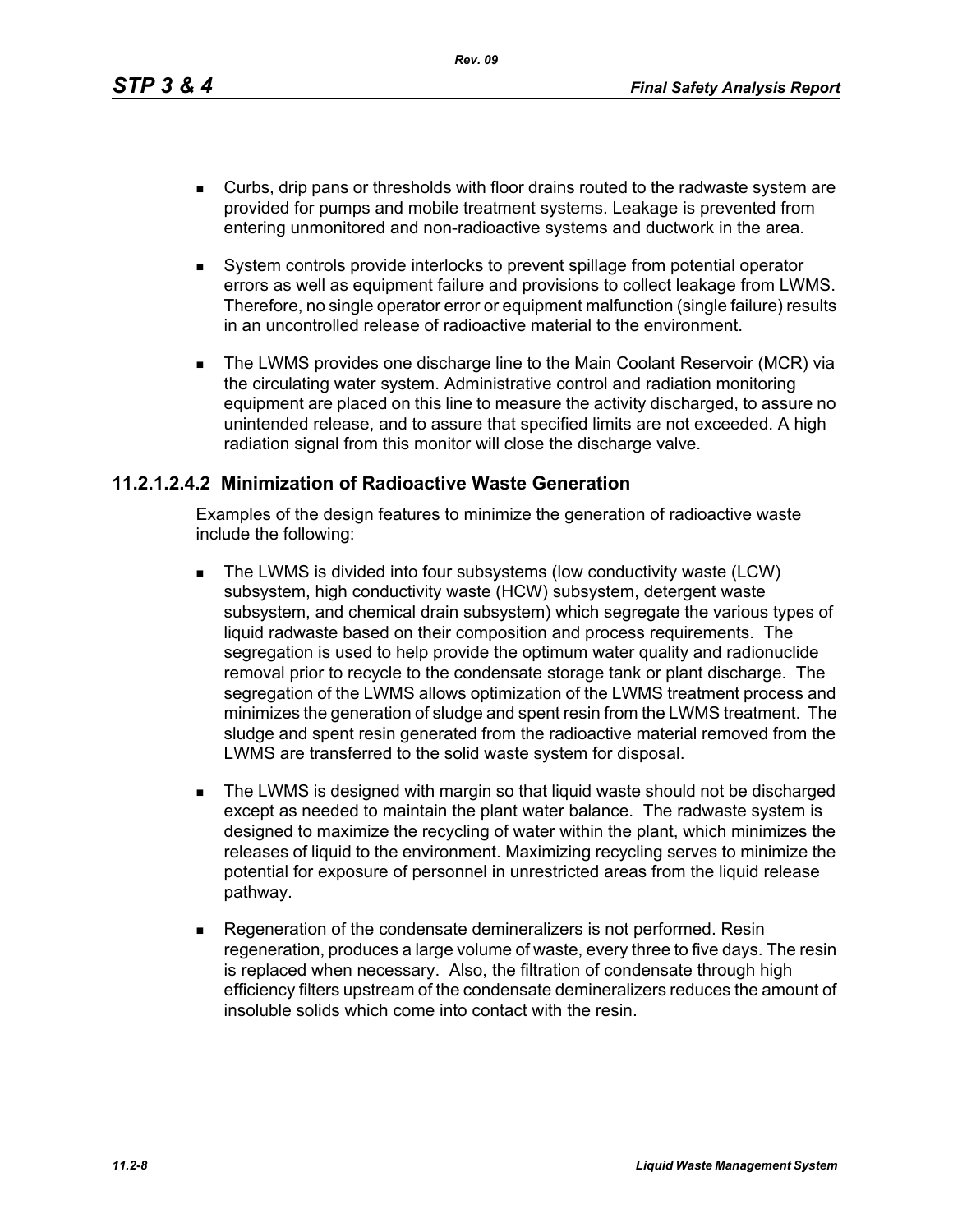# **11.2.2 System Description**

The LWMS collects, monitors, processes, stores, and disposes of potentially radioactive liquid waste collected throughout the plant.

The low and high conductivity drainage systems are described in Section 9.3.

Potentially radioactive liquid wastes are collected in tanks located in the radwaste building. System components are designed and arranged in shielded enclosures to minimize exposure to plant personnel during operation, inspection, and maintenance. Tanks, processing equipment, pumps, valves, and instruments that may contain radioactivity are located in controlled access areas.

The LWMS normally operates on a batch basis. In the event of liquid waste input surge, such as from refueling operations, including back to back refueling, the LWMS is operated on a continuous basis to support plant operation. Provisions for sampling at important process points are included. Protection against accidental discharge is provided by detection and alarm of abnormal conditions and by administrative controls.

The LWMS is divided into four subsystems, so that the liquid wastes from various sources can be segregated and processed separately, based on the most economical and efficient process for each specific type of impurity and chemical content. Crossconnections between subsystems provide additional flexibility in processing the wastes by alternate methods and provide redundancy if one subsystem is not operating.

The LWMS is designed to treat process liquids with radionuclide concentrations associated with the design basis fuel leakage and produce water suitable for recycling to the condensate storage tank. Operational and outage related water balance considerations occasionally may require the discharge of processed radioactive effluent from the sample tanks to the environment, in which case concentrations of radionuclides in the effluent will meet the requirements of 10 CFR 20. Radiation exposure to persons in unrestricted areas resulting from liquid waste discharged during normal operation and anticipated operational occurrences will be less than the values specified in 10 CFR 50, Appendix I. Liquid discharge to the MCR via the circulating water system can be initiated from only one sample tank at a time through a locked-closed valve that is under administrative control. The discharge sequence is initiated manually. No single error or failure will result in discharge to the MCR via the circulating water system. The LWMS provides one discharge line to the MCR via the circulating water system for the release of liquid. Radiation monitoring equipment is placed on this line to measure the activity discharged and to assure that specified limits are not exceeded. A high radiation signal from this monitor automatically closes the discharge valve. The discharge line is fed by either the hot shower drain (HSD) sample tank (a very low level radioactivity source) or one of the LCW or HCW sample tanks.

The LWMS consists of the following four process subsystems described in the following subsections.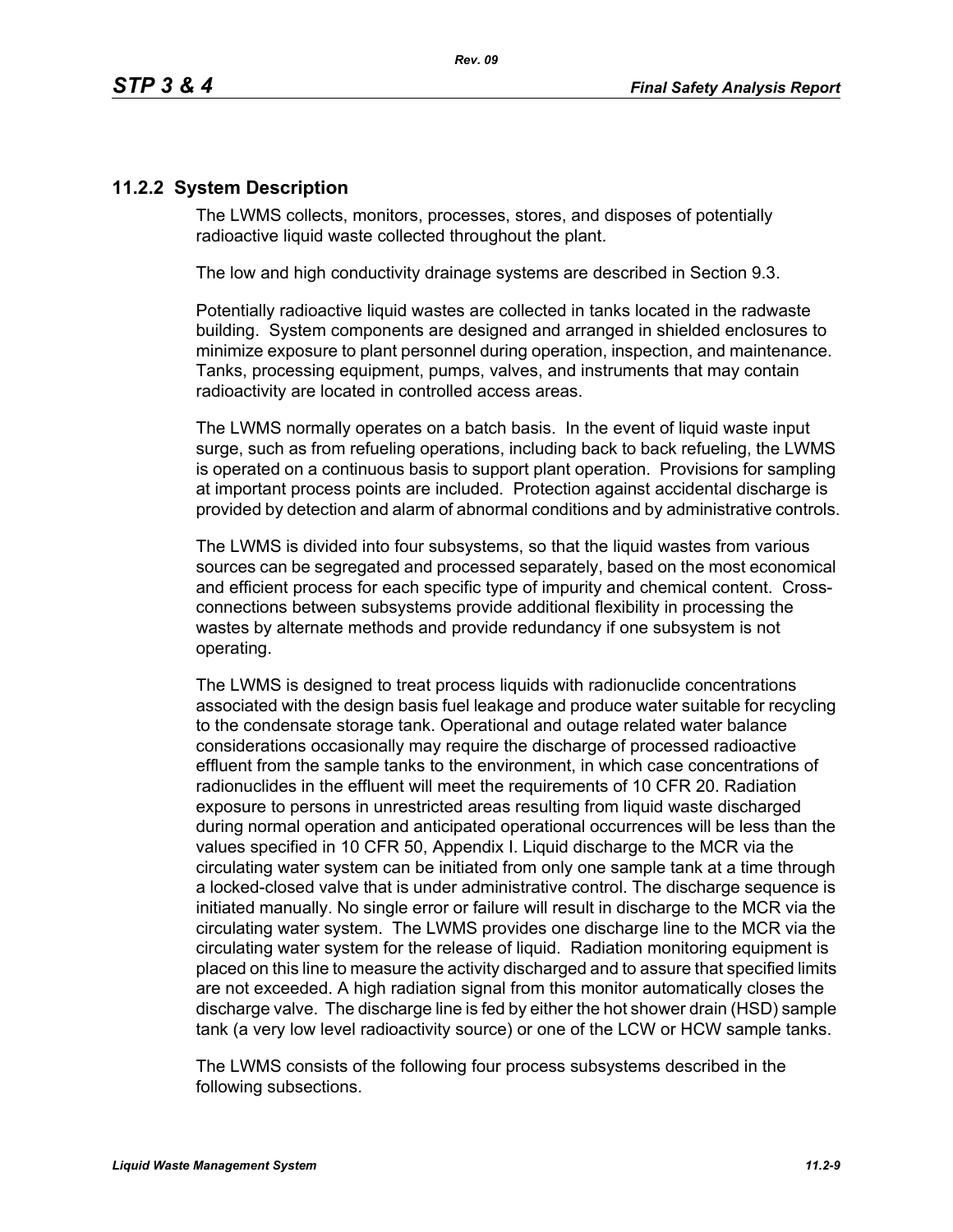# **11.2.2.1 Low Conductivity Subsystem**

The LCW collector tanks receive low conductivity inputs from various sources within the plant. These waste inputs have a high chemical purity and are processed on a batch basis. The low conductivity drain subsystem consists of four LCW collector tanks and pumps, a mobile based processing system (typically consisting of a collection of filtration systems (carbon and membrane filters), reverse osmosis system, deep-bed ion exchanger systems, and the associated piping, instrumentation and electrical systems as required), and two sample tanks and sample pumps.

The LCW collected in the LCW collector tanks is sampled and the treatment process is selected based on the chemical and radiological removal requirements. Provisions for bypassing processing units such as the charcoal filters, the reverse osmosis units and the polishing demineralizer are provided. The LCW (primarily equipment drains) processing based on the expected high purity water quality may not always need to include the charcoal filter and reverse osmosis units. These units provide redundant processing components for the HCW subsystem.

The LCW collector tanks influent header is cross-connected to the HCW collector tanks influent header such that either system can collect low conductivity waste and/or high conductivity waste. Cross-connections with the high conductivity waste subsystem allow processing of LCW through the mobile system for high conductivity waste treatment. Cross-collection and processing are not expected to be used during normal operations but infrequent operation during an outage when large quantity of radioactive liquid waste may be generated for processing in the LWMS.

A strainer or filter is provided downstream of the last ion exchanger in series to collect any resin fines that may be present due to the failure of the internal screen in the ion exchanger vessel.

The LCW sample tanks collect the process effluent, so that a sample may be taken for chemical and radioactivity analysis before discharging or recycling. The discharge path depends on the water quality, dilution stream availability and plant water inventory. Off-standard quality effluent can be recycled to LCW collector tanks. If the treatment effluent meets water quality standards and if the water inventory permits it to be recycled, the processed LCW effluent can be recycled to the condensate storage tank.

Filters are backwashed periodically to maintain their performance. Backwash waste from the membrane filters and rejects from reverse osmosis units are discharged to a liquid waste (LW) backwash receiving tank. Spent deep-bed ion exchanger resin is normally discharged to the spent resin storage tank as slurry. Spent charcoal from the LWMS filter is normally packaged directly in a liner or high integrity container (HIC) or transferred to the spent resin tank.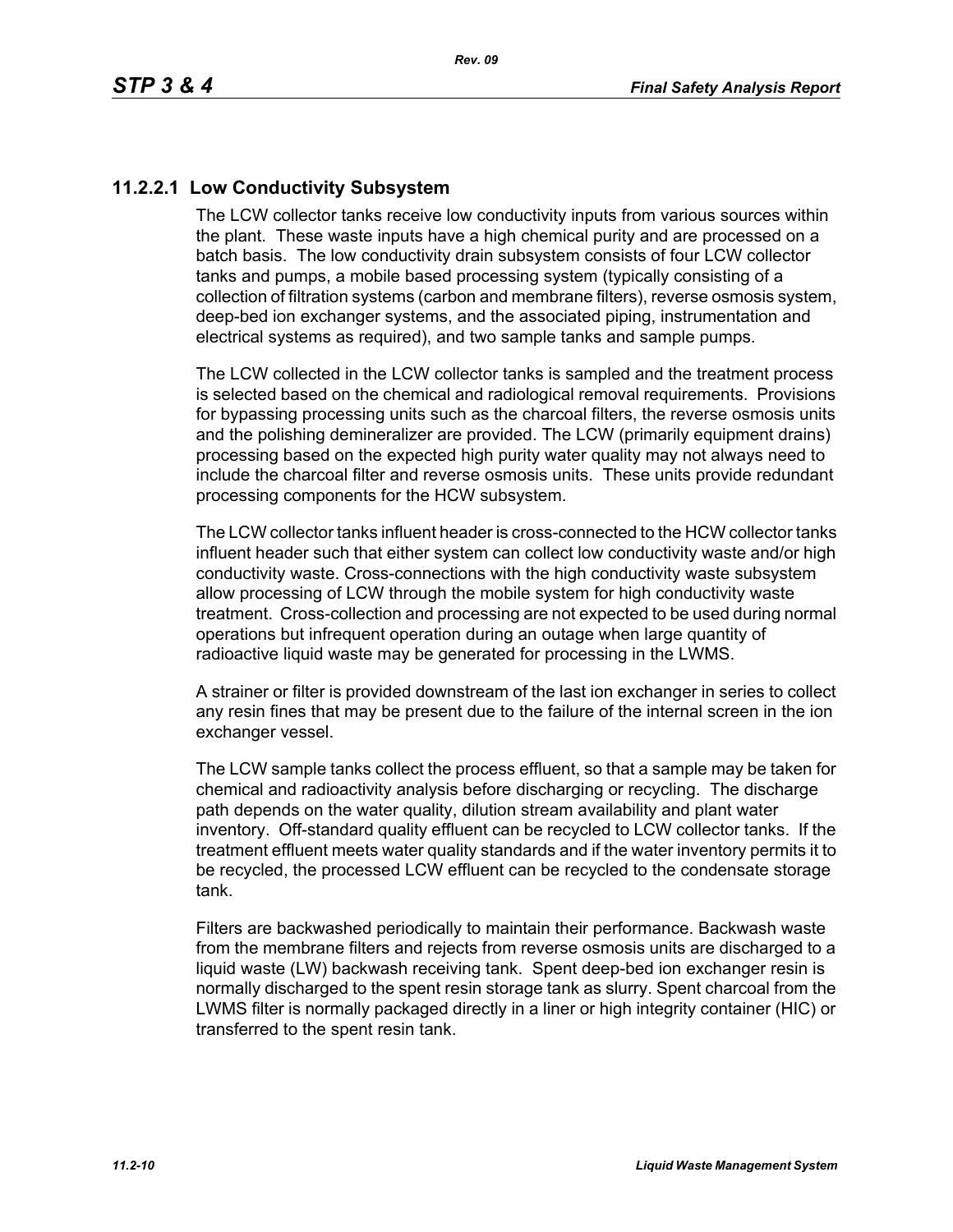# **11.2.2.2 High Conductivity Subsystem**

The HCW collector tanks receive HCW inputs from various high conductivity drain sumps in the Reactor Building (RB), Turbine Building (TB), and Radwaste Building. The high conductivity drain collection tanks can also receive waste input from the chemical drain collection tank.

The high conductivity drain subsystem consists of three HCW collector tanks and pumps, a mobile based processing system, consisting of filtration systems (carbon and membrane filters), reverse osmosis system, deep-bed ion exchanger systems and the associated piping, instrumentation and electrical systems as required, and two sample tanks and sample pumps. The waste collected in the HCW collector tanks is processed on a batch basis.

Cross-connections with the LCW subsystem also allow for processing through that subsystem. The HCW collector tanks can be shared with the LCW subsystem to provide additional collection capacity.

A strainer or filter is provided downstream of the last ion exchanger in series to collect resin fines that may be present.

The HCW sample tanks collect the process effluent, so that a sample may be taken for chemical and radioactivity analysis before discharging or recycling. The discharge path depends on the water quality, dilution stream availability and plant water inventory. Off-standard quality effluent can be recycled to HCW collector tanks. If the treatment effluent meets water quality standards and if the water inventory permits it to be recycled, the processed HCW effluent can be recycled to the condensate storage tank.

Backwash waste from the membrane filters and rejects from reverse osmosis units are discharged to a LW backwash receiving tank. Spent deep-bed ion exchanger resin is discharged to one of the spent resin storage tanks in the radwaste building as slurry. Spent charcoal from the LWMS filter is normally packaged directly into a liner or transferred to the spent resin storage tank.

The capability exists to accept used condensate polishing resin in a spent resin storage tank. The used condensate polishing resin from the Condensate Purification System is transferred to the spent resin storage tank in the Radwaste Building prior to use in the deep-bed ion exchanger in the high conductivity waste subsystem.

#### **11.2.2.3 Detergent Waste Subsystem**

Wastewater containing detergent from the controlled laundry and personnel decontamination facilities and decontamination wastewater from throughout the plant is collected in the hot shower drain (HSD) receiver tank. The detergent drain subsystem consists of one HSD receiver tank and two pumps, two inline strainers and associated piping, instrumentation and electrical systems as required, and one sample tank and sample pumps. The detergent waste treatment includes suspended solid removal processing. The treated waste is collected in a sample tank. A sample is taken and if discharge standards are met, then the waste is discharged off-site. Off-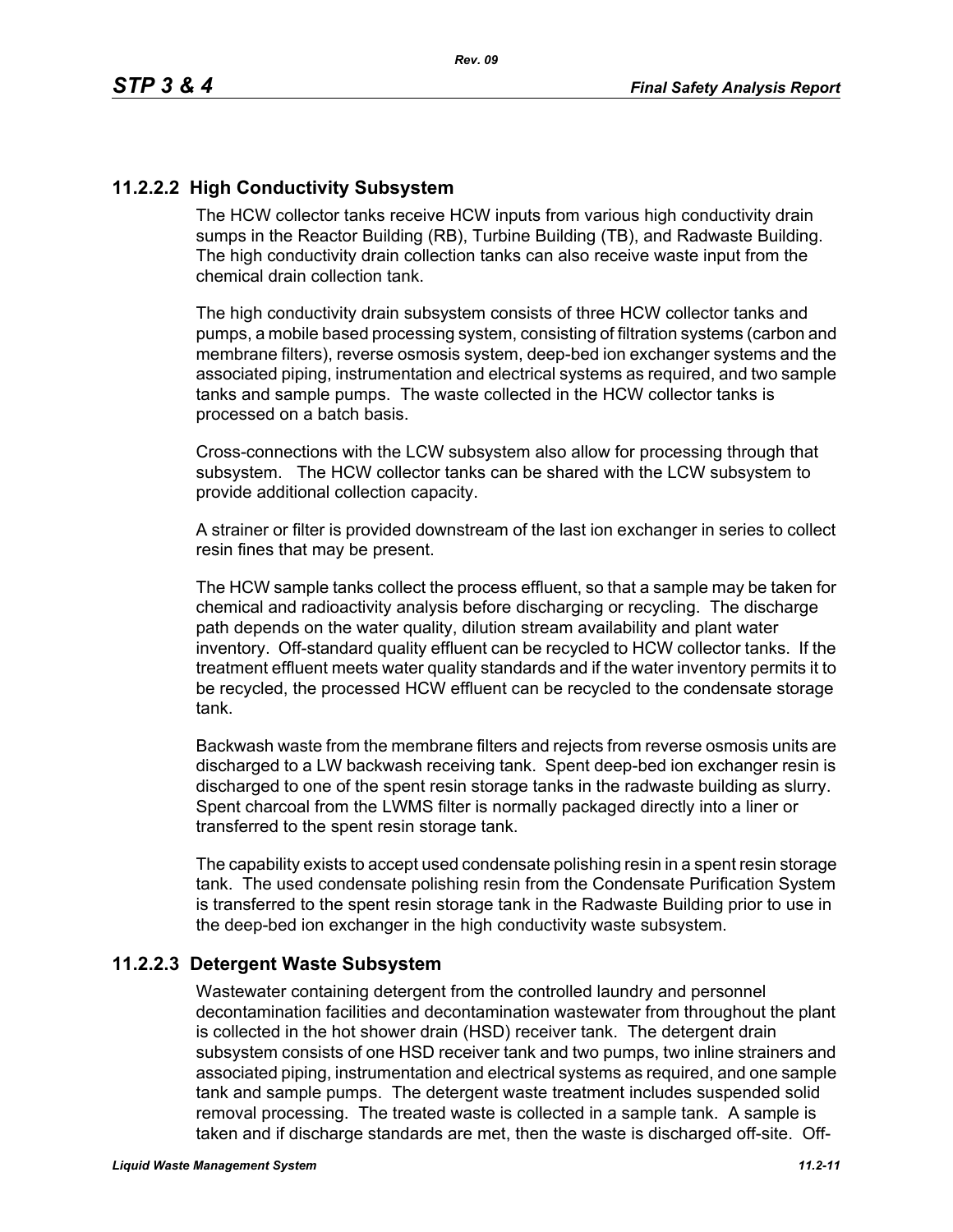standard quality water can either be recycled for further processing to the HSD receiver tank or to a HCW collector tank in the receiving mode.

#### **11.2.2.4 Chemical Drain Subsystem**

The chemical waste collected in the chemical drain collection tank consists of laboratory wastes and decontamination solutions. After accumulating in the chemical drain collection tank, chemical drains are recirculated. A sample is then taken and if discharge standards are met, then the waste may be discharged off-site via the HSD receiving tank. Off-standard quality water is recycled for further processing to a HCW collector tank in the receiving mode. A cross-connection with the detergent drain subsystem is also provided.

## **11.2.2.5 Detailed System Component Description**

The LWMS consists of permanently installed tanks, pumps, pipes, valves, and instruments, and mobile systems for waste processing. Mobile systems provide an operational flexibility and maintainability to support plant operation. The major components of the LWMS are described in the following subsections.

#### **11.2.2.5.1 Pumps**

The LWMS process pumps are constructed of materials in accordance with RG 1.143.

#### **11.2.2.5.2 Tanks**

Tanks are sized to accommodate the expected volumes of waste generated in the upstream systems that feed waste into the LWMS for processing. The tanks are constructed of stainless steel to provide a low corrosion rate during normal operation. They are provided with mixing eductors and/or air spargers. The capability exists to sample LWMS collection and sample tanks. All permanently installed LWMS tanks are vented into the plant vent. The LWMS tanks are designed in accordance with the equipment codes listed in Table 11.2-1.

Atmospheric liquid radwaste tanks are provided with an overflow connection at least the size of the largest inlet connection. The overflow is connected below the tank vent and above the high-level alarm instrument location. Each collection tank room is designed to contain the maximum liquid inventory in the event that the tank ruptures. Each collection tank compartment is designed to contain the maximum liquid inventory in the event that the tank ruptures. Each collection tank compartment is stainless steellined up to a height equivalent to the tank capacity in the room as described in Subsection 15.7.3.1.

#### **11.2.2.5.3 LWMS Mobile Systems for LCW and HCW processing**

The radwaste treatment systems include modular mobile system skids that are designed to be readily replaced during the life of the plant. The mobile system is a skid-mounted design configured for ease of installation and process reconfiguration. In-plant supply and return connections from permanently installed equipment to the mobile system are provided to ensure operational flexibility.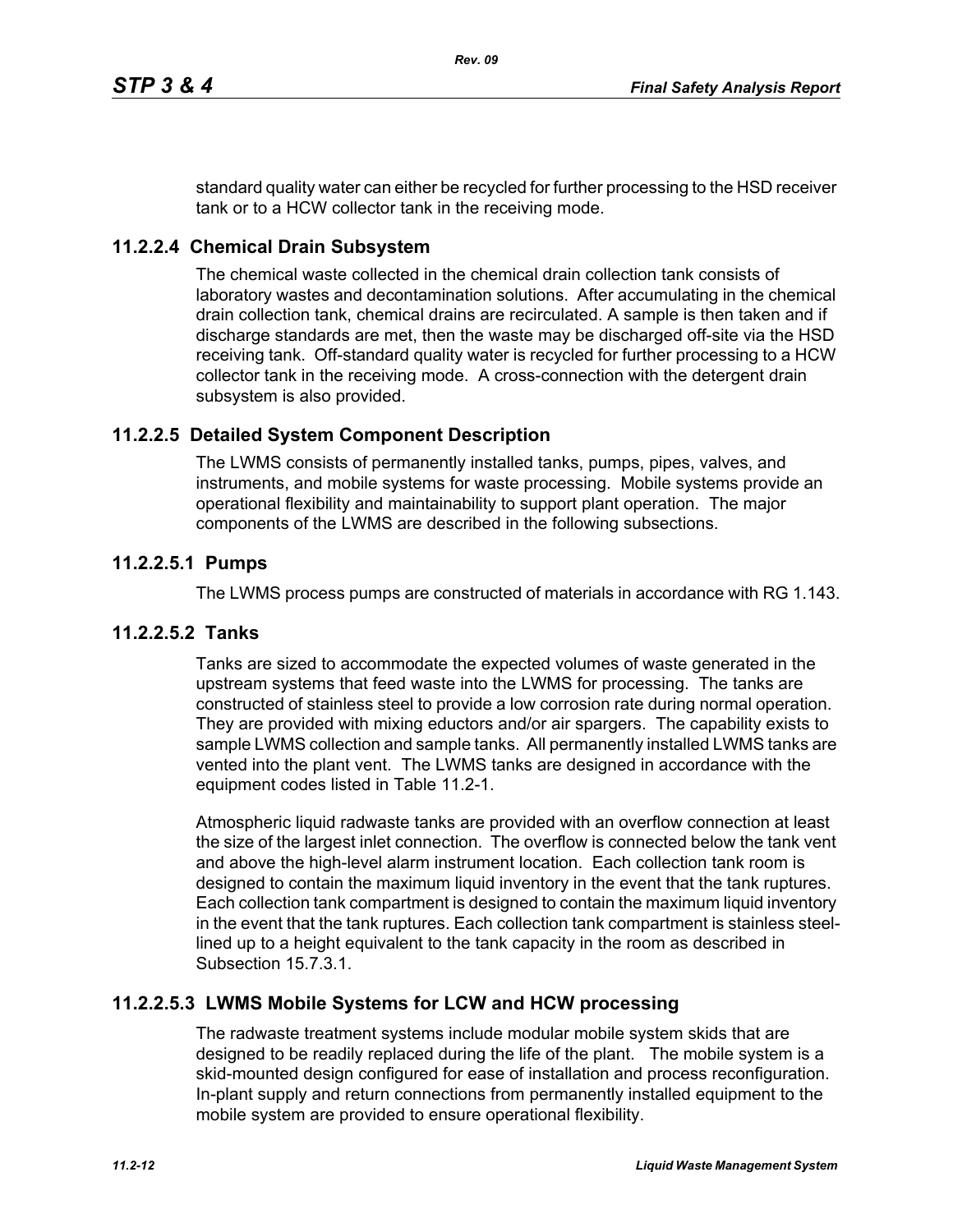LWMS mobile systems consist of equipment modules, complete with subcomponents, piping and instrumentation and controls necessary to operate the subsystem. Components are in module(s) designed for ease of installation and replacement due to component failure and/or technology upgrade. The modules include the shielding required between the radiation sources of the modules and access and service areas in the Radwaste Building. The modules are permanently installed in the Radwaste Building.

The LWMS mobile systems are located in the Liquid Waste Treatment System bay area of the radwaste building to allow truck access and mobile system skid loading and unloading. Modular shield walls are provided to allow shield walls to be constructed, as necessary, to minimize exposure to personnel during operation and routine maintenance.

The LCW and HCW mobile systems are two separate mobile systems. The LCW and HCW mobile systems are utilized to process the waste collected in the LCW Collector Tanks and HCW Collector Tanks. Each mobile system can utilize a combination of a charcoal filtration unit for removing organics and a membrane filtration unit for removing suspended solids, a reverse osmosis system (RO) for removing ionic impurities, and deep-bed ion exchangers for filter demineralizers for polishing.

The low conductivity drain is processed through the membrane filtration system to remove suspended solids and then processed through the ion exchangers to remove soluble impurities. Fine mesh strainers with flushing connections are provided in the ion exchange vessel discharge and in the downstream piping to prevent resin fines from being carried over to the sampling tanks.

The HCW collector tank content can be processed through a charcoal filter to remove any organics and oils and large particulates that may be present. It is then processed through a membrane type filter for the removal of suspended solids. The filtrate is processed through RO units using membranes that are made of a semi-permeable material for the removal of any remaining solids and ionic impurities. When pressure is applied to the feed side of the membrane, the solution passes through the membrane (permeates) and the solids and other impermeable wastes are rejected. The rejected solids and ionic impurities are collected in the LW backwash receiving tank and the final permeate is polished by deep-bed ion exchangers or filter demineralizers to produce treated water with condensate water quality standards. Fine mesh strainers with flushing connections are provided in the ion exchange vessel discharge and in the downstream piping to prevent resin fines from being carried over to the sampling tanks.

Backwash operation for charcoal filters and membrane filters is performed when the differential pressure across the filter exceeds a preset limit. Membrane filters backwash waste is discharged to the LW backwash receiving tank. Spent organic removal media is packaged directly into a liner or to the spent resin storage tank when the differential pressure exceeds a preset limit or waste quality of the effluent from the unit exceeds a preset value. Exhausted ion exchange resins may be sluiced to the spent resin storage tank when some chosen effluent purity parameter (such as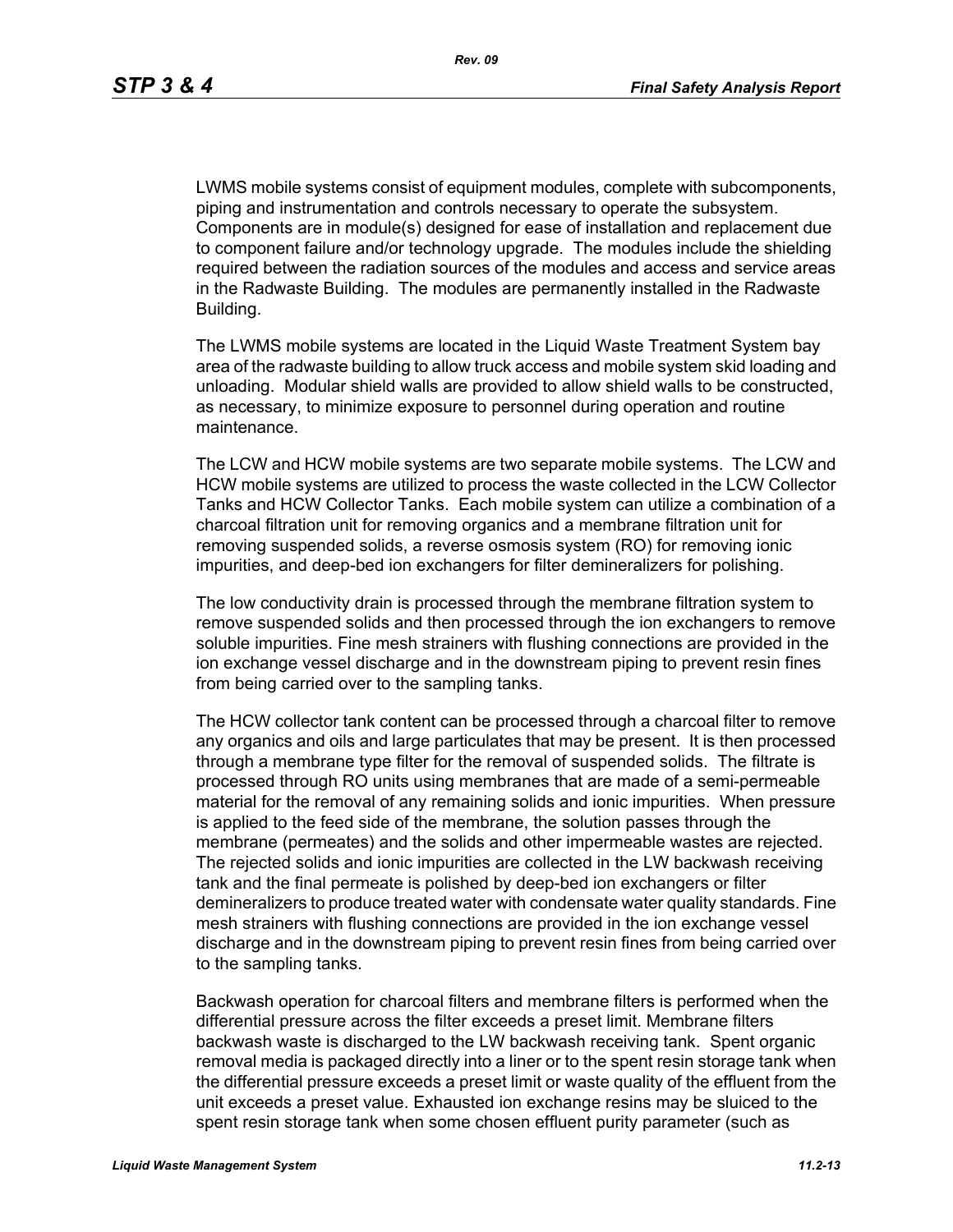conductivity) exceeds a preset limit or upon high differential pressure. Spent charcoal from the LWMS filter is normally packaged directly in a liner or HIC or transferred to the spent risen tank.

# **11.2.3 Estimated Releases**

During liquid processing by the LWMS, radioactive contaminants are removed and the bulk of the liquid is purified and either returned to the condensate storage tank or discharged to the environment. The radioactivity removed from the liquid waste is concentrated on the filter media, ion exchange resins and in the reject water from the RO units. The decontamination factors (DFs) that are listed in Table 11.2-5 are in accordance with NUREG-0016 and are conservative values. The filter media, reverse osmosis rejects and ion exchange resins are sent to the Solid Waste Management System (SWMS) for further processing. If the liquid meets the purity requirements it is returned to the plant for condensate makeup. If the liquid is discharged, the activity concentration is consistent with the discharge criteria of 10 CFR 20 and dose commitment in 10 CFR 50, Appendix I.

The parameters and assumptions used to calculate releases of radioactive materials in liquid effluents and their bases are provided in Section 12.2.2.5. The LWMS design ensures that calculated individual doses from the release of radioactive liquid effluents during normal operation and anticipated operational occurrence is less than 0.03 mSv (3 mrem) to the whole body and 0.1 mSv (10 mrem) to any organ.

Expected releases of radioactive materials by radionuclides in liquid effluents resulting from normal operation, including anticipated operational occurrences, and from design basis fuel leakage are provided in Section 12.2.2.5.

An assessment of potential radiological liquid releases following a postulated failure of a LWMS tank and its components in accordance with SRP 15.7.3 is provided in Subsection 15.7.3.

A tabulation of the releases by radionuclides can be found in Table 12.2-22, Section 12.2.2.5. The tabulation is for the total system and for each subsystem and includes indication of the effluent concentrations. The calculated concentrations in the effluents are within the concentration limits of 10 CFR 20; the doses resulting from the effluents are within the numerical design objectives of Appendix I to 10 CFR 50 and the dose limits of 10 CFR 20 as set forth in Section 12.2.2.4

# **11.2.3.1 Release Points**

The release points for liquid discharge to the environment are the discharge of the effluent from the LCW sample tanks or HCW sample tanks or the hot shower drain sample tank as indicated on the process diagram (Figure 11.2-1) and the P&ID (Figure 11.2-2, Sheet 12).

# **11.2.3.2 Dilution Factors**

Refer to Table 12.2-23 for dilution factors used in evaluating the release of liquid effluents.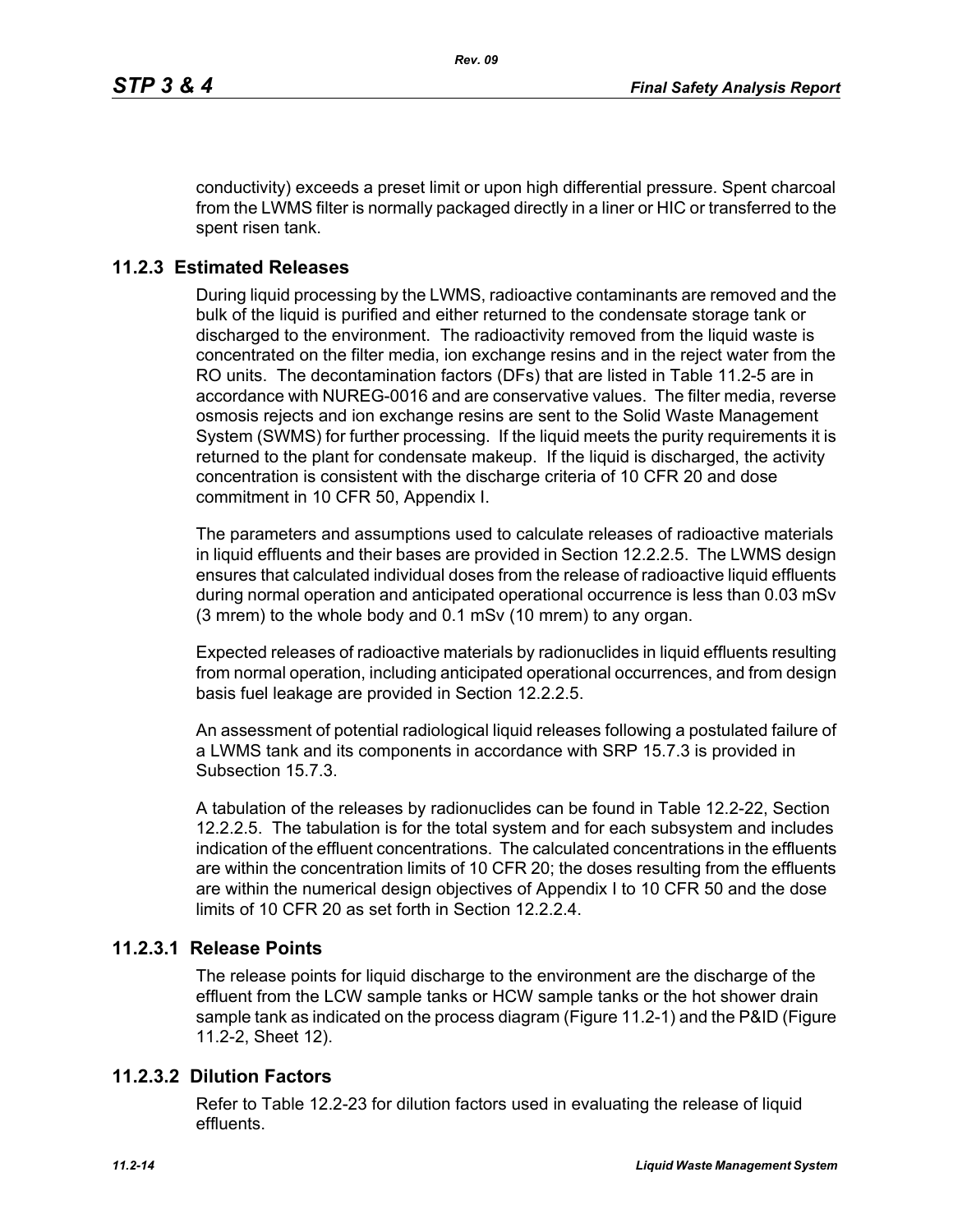# **11.2.4 Tank Resistance to Vacuum Collapse**

LWMS is designed to operate at atmospheric and greater than atmospheric pressures. Tanks are vented to the atmosphere via the heating, ventilation and air conditioning (HVAC) System. No condensing vapors are housed that could create a vacuum. Therefore, no adverse vacuum conditions are expected.

# **11.2.5 COL License Information**

## **11.2.5.1 Plant-Specific Liquid Radwaste Information**

The following site-specific supplement addresses COL License Information Item 11.1.

- *(1)* STP 3 & 4 complies with Appendix I to 10 CFR 50 and the guidelines given in ANSI Std. N13.1, "Guide to Sampling Airborne Radioactive Materials in Nuclear Facilities" (Reference 11.2-3), Regulatory Guide (RG) 1.21, "Measuring and Reporting Radioactivity in Solid Wastes and Releases of Radioactive Materials in Liquid and Gaseous Effluents from Light-Water-Cooled Nuclear Power Plants," and RG 4.15, Revision 1, "Quality Assurance for Radiological Monitoring Programs (Normal Operation)—Effluent Streams and the Environment," as described in Section 12.2.2.4 with the QA aspects described in Subsection 11.5.7S.
- *(2)* A radiation monitor in the discharge line automatically terminates liquid waste discharges from the sample tanks in the LCW, HCW or detergent waste subsystem if radiation measurements exceed a predetermined level set to meet 10 CFR 20, Sections 1001 - 2402, Appendix B, Table 2, Column 2 for the applicable subsystem is provided as described in Section 11.5.
- *(3)* The Offsite Dose Calculation Manual (ODCM) provides specific administrative controls and liquid effluent source terms to limit the liquid wastes to 3700 MBq/yr (excluding tritium). This will be implemented per the schedule in Table 13.4S-1.
- *(4)* The Process and Effluent Monitoring and Sampling Program has specific procedures to comply with 10 CFR 50 (Appendix I) Sections II and III.
- *(5)* The ODCM has administrative controls to limit the instantaneous discharge concentrations of the radionuclides in liquid effluents to an unrestricted area to within 10 times the limits in 10 CFR 20, Appendix B, Table 2, Column 2.
- *(6)* The non-safety related SSC Quality Control Program for the LWMS is described in the STP 3 & 4 Quality Assurance Program description in section 17.5S.

#### **11.2.6 Testing and Inspection Requirements**

The LWMS is tested during the preoperational test program as discussed in Section 14.2.12.1.75. In addition to hydrostatic testing of the LWMS, the pumps and mobile systems are performance tested to demonstrate conformance with design flows and process capabilities. An integrity test is performed on the system upon completion.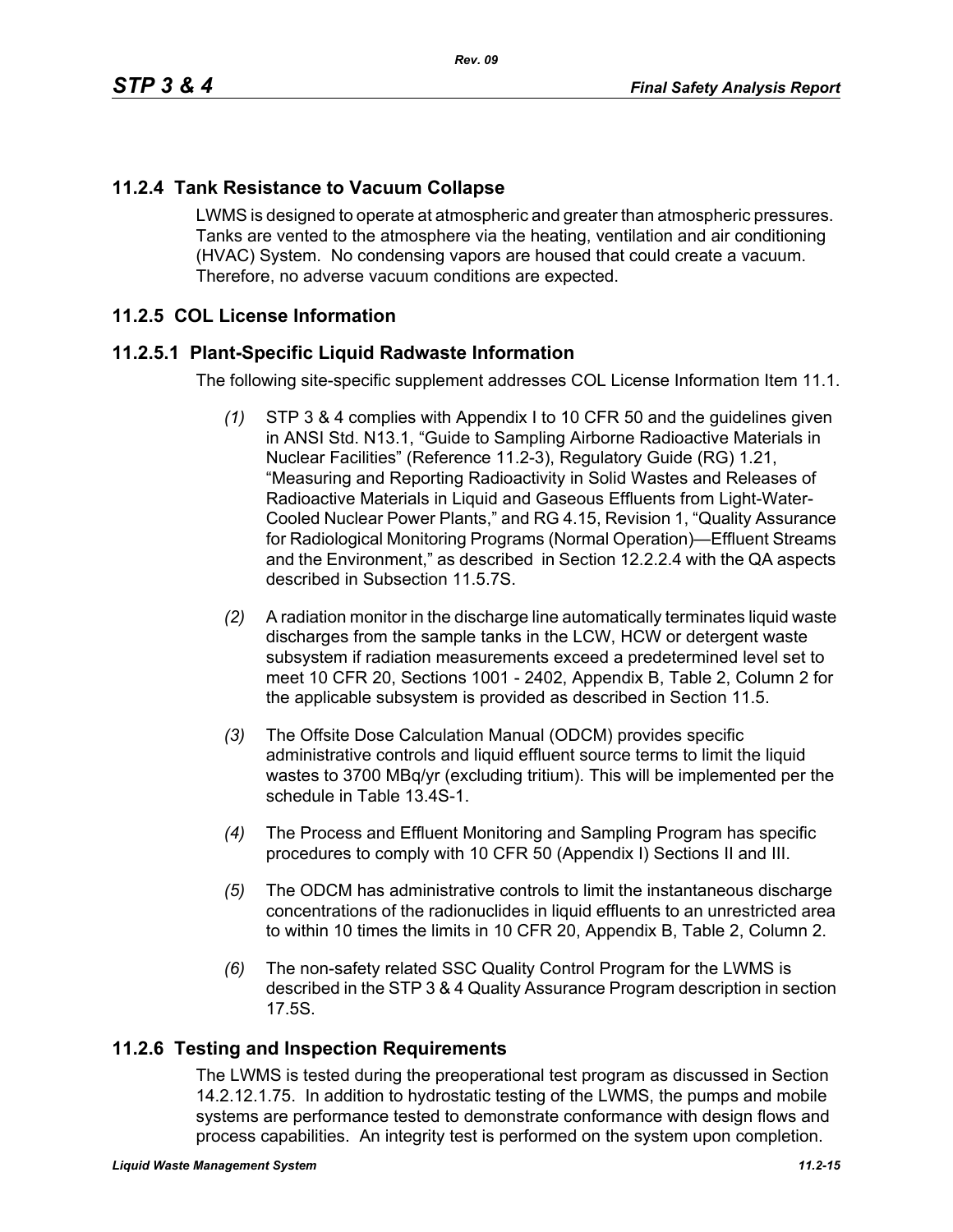Provisions are made for periodic inspection of major components to ensure capability and integrity of the systems. Display devices are provided to indicate parameters (such as tank levels and process radiation levels) required in routine testing and inspection.

#### **11.2.7 Instrumentation Requirements**

The LWMS is operated and monitored from the Radwaste Building Control Room (RWBCR). Major system parameters, i.e., tank levels, process flow rates, filter and ion exchanger differential pressure, ion exchanger effluent conductivity, etc., are indicated and alarmed to provide operational information and performance assessment. A continuous radiation detector, as described in Section 11.5, is provided to monitor the discharge of radioactivity to the environment. Priority system alarms (such as tank levels and process radiation levels) are repeated in the main control room.

Requirements for sampling are set forth in Subsection 9.3.2.

#### **11.2.8 References**

- 11.2-1 EPRI Technical Report 1013503, Program on Technology Innovation: Technical Support for GE Economic Simplified Boiling Water Reactor (ESBWR)-Radwaste System Design, Final Report, November 2006.
- 11.2-2 ANSI 55.6 –July 16, 1993, American National Standard for Liquid Radioactive Waste Processing System for Light Water Reactor Plants.
- 11.2-3 ANSI Std. N13.1, Guide to Sampling Airborne Radioactive Materials in Nuclear Facilities.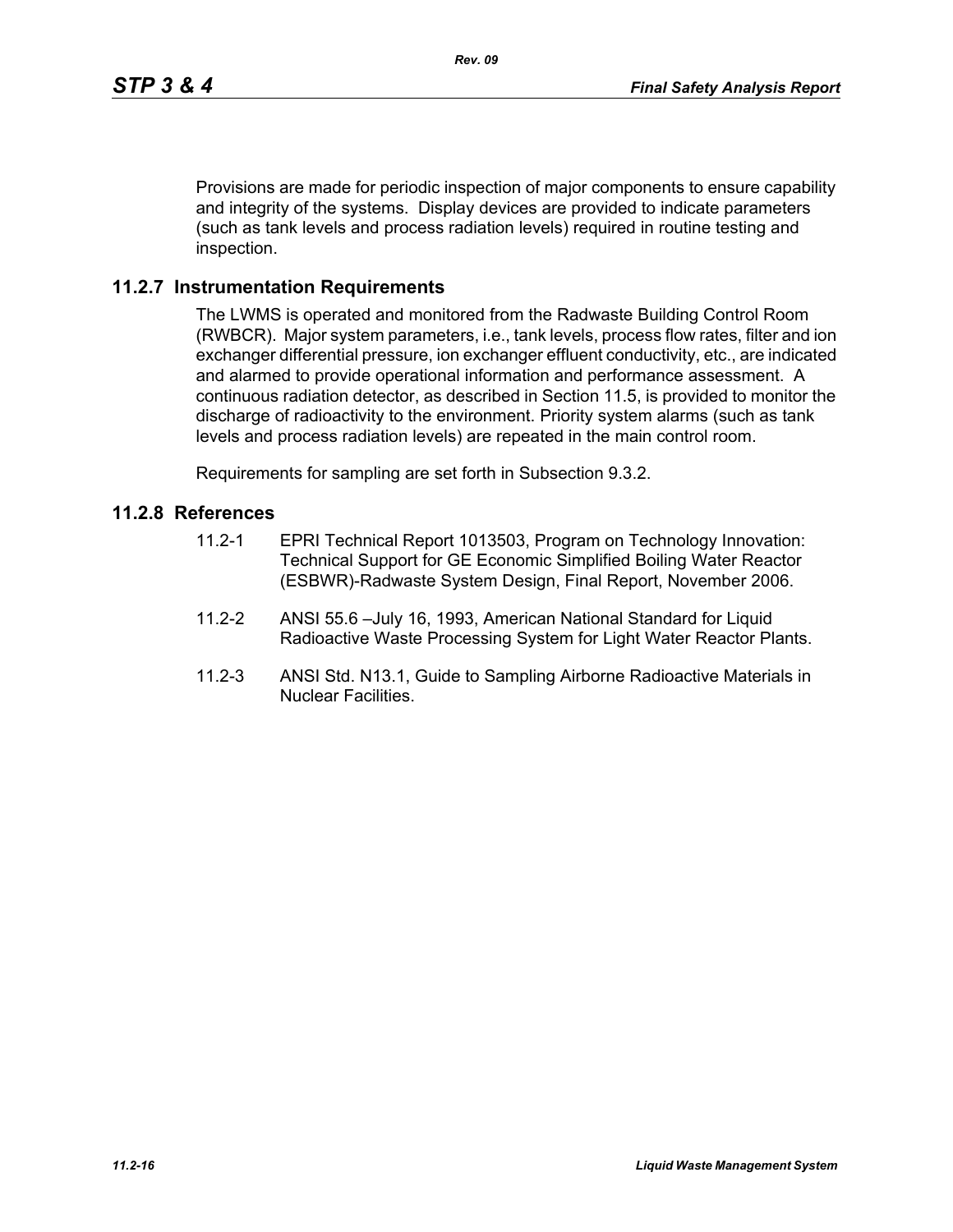|                       | Design and               |                          |                       | <b>Inspection and</b>    |
|-----------------------|--------------------------|--------------------------|-----------------------|--------------------------|
| Component             | <b>Construction</b>      | Materials <sup>1</sup>   | Welding               | <b>Testing</b>           |
| Pressure              | <b>ASME Code Section</b> | <b>ASME Code Section</b> | <b>ASME Code</b>      | <b>ASME Code Section</b> |
| Vessels and           | VIII, Div. 1 or Div. 2   | $\mathbf{I}$             | Section IX            | VIII, Div. 1 or Div.2    |
| <b>Tanks</b>          |                          |                          |                       |                          |
| $($ >15 psig)         |                          |                          |                       |                          |
| Atmospheric           | <b>API 650</b>           | <b>ASME Code</b>         | <b>ASME Code</b>      | API 650                  |
| <b>Tanks</b>          |                          | Section II               | Section IX            |                          |
| $0-15$ psig           | API 620                  | <b>ASME Code Section</b> | <b>ASME Code</b>      | API 620                  |
| <b>Tanks</b>          |                          | Ш                        | Section IX            |                          |
| Heat                  | TEMA STD, 8th            | <b>ASTM B359-98 or</b>   | <b>ASME Code</b>      | <b>ASME Code</b>         |
| Exchangers            | Edition; ASME            | <b>ASME Code Section</b> | Section IX            | Section VIII, Div. 1     |
|                       | Code BPVC Section        | Ш                        |                       | or Div. 2                |
|                       | VIII, Div. 1 or Div. 2   |                          |                       |                          |
| Piping and            | ANSI/ASME                | <b>ASME Code</b>         | <b>ASME Code</b>      | ANSI/ASME B31.3          |
| Valves                | B31.3 <sup>4,5</sup>     | Section II <sup>6</sup>  | Section IX            |                          |
| Pumps                 | API 610; API 674;        | <b>ASTM A571-84</b>      | <b>ASME Code</b>      | ASME Code <sup>2</sup>   |
|                       | API 675; ASME            | (1997) or                | Section IX            | Section III, Class 3     |
|                       | Section VIII, Div.1 or   | <b>ASME Code Section</b> |                       |                          |
|                       | Div.2                    | Ш                        |                       |                          |
| Flexible              | ANSI/ANS-40.37           | <b>ANSI/ANS-40.37</b>    | <b>ANSI/ANS-40.37</b> | <b>ANSI/ANS-40.37</b>    |
| Hoses and             |                          |                          |                       |                          |
| Hose                  |                          |                          |                       |                          |
| Connections           |                          |                          |                       |                          |
| for MRWP <sup>3</sup> |                          |                          |                       |                          |

# **Table 11.2-1 Equipment Codes for Radwaste Equipment (from Table 1, RG 1.143, Rev. 2)**

- 1. Manufacturer's material certificates of compliance with material specifications may be provided in lieu of certified material test reports as discussed in Regulatory Position 1.1.2 of Regulatory Guide 1.143.
- 2. ASME Code stamp, material traceability, and the quality assurance criteria of ASME BPVC, Section III, Div.1, Article NCA are not required. Hence, these components are not classified as ASME Code Section III, Class 3.
- 3. Flexible hoses are used in conjunction with Mobile Radwaste Processing Systems (MRWP).
- 4. Class RW-IIa and RW-IIb Piping Systems are to be designed as category "M" systems.
- 5. Classes RW-IIa, RW-IIb and RW-IIc are discussed in Regulatory Position 5 of Regulatory Guide 1.143.
- 6. ASME BPVC Section II required for Pressure Retaining Components.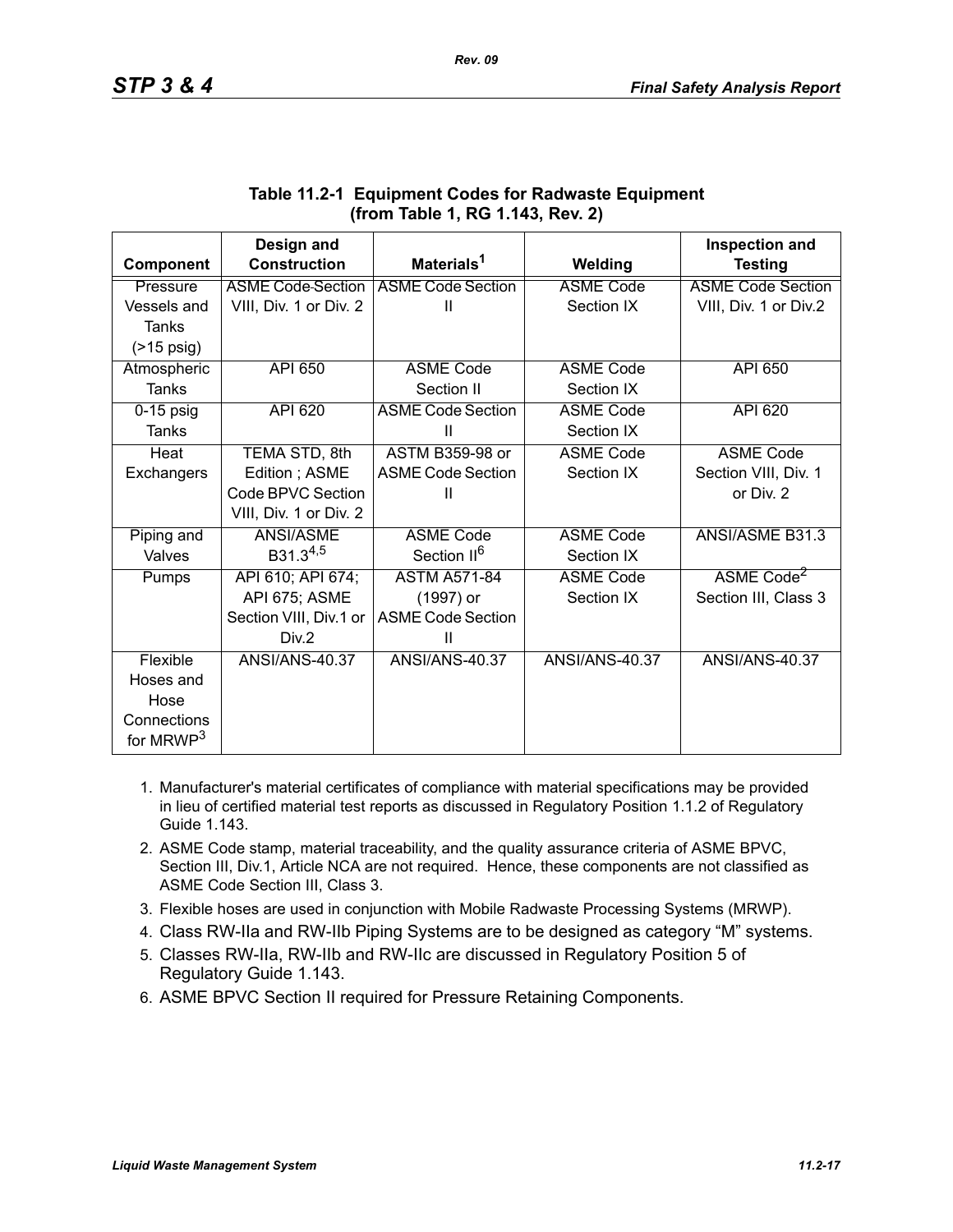| <b>System</b>               | <b>Design</b><br><b>Accident</b><br>Volume<br>Primary<br>Loop<br>Leakage<br>(m <sup>3</sup> )<br>$(1$ day<br>$only)^{(a)(e)}$ | Refueling<br>/ Plant<br><b>Startup</b><br>Max<br>Influent<br>(m <sup>3</sup> )<br>$(1$ day<br>only) $^{(a)(e)}$ | Normal<br>Influent<br>per<br>day <sup>(a)</sup><br>(m <sup>3</sup> ) | <b>Process</b><br>Rate <sup>(b)</sup><br>$(m^3/hr)$ | Max<br><b>Process</b><br>Capacity<br>(m <sup>3</sup> /yr) <sup>(c)(d)</sup><br>$(1$ day<br>only) | <b>Normal</b><br><b>Process</b><br>Capacity<br>(4hrs/day,<br>5days/wk)<br>$(m^3/yr)^{(c)(d)}$ | <b>Maximum</b><br><b>Fraction</b><br>of<br>Capacity<br><b>Utilized</b> | <b>Normal</b><br><b>Fraction</b><br>of<br>Capacit<br>y<br><b>Utilized</b> | <b>Storage</b><br>Holdup<br><b>Tank</b><br><b>Designation</b> | Capacit<br>$y$ <sub>(m<sup>3</sup>)<sup>(f)</sup></sub> | <b>Tank</b><br>Holdup<br>for Max<br>Influent<br>$(days)^{(g)}$ | <b>Tank</b><br>Holdup<br>for<br><b>Normal</b><br>Influent<br>(days) <sup>(g</sup> | Redundan<br>t Process<br><b>System</b> |            |
|-----------------------------|-------------------------------------------------------------------------------------------------------------------------------|-----------------------------------------------------------------------------------------------------------------|----------------------------------------------------------------------|-----------------------------------------------------|--------------------------------------------------------------------------------------------------|-----------------------------------------------------------------------------------------------|------------------------------------------------------------------------|---------------------------------------------------------------------------|---------------------------------------------------------------|---------------------------------------------------------|----------------------------------------------------------------|-----------------------------------------------------------------------------------|----------------------------------------|------------|
| <b>LCW</b>                  | 215                                                                                                                           | 615                                                                                                             | 55                                                                   | 34                                                  | 652.8                                                                                            | $2.83E + 04$                                                                                  | 0.94                                                                   | 0.71                                                                      | LCW<br>Collector<br>Tanks (4)                                 | 560                                                     | 0.91                                                           | 10.18                                                                             | <b>HCW</b>                             |            |
|                             |                                                                                                                               |                                                                                                                 |                                                                      |                                                     |                                                                                                  |                                                                                               |                                                                        |                                                                           | <b>LCW</b> Sample<br>Tanks (2)                                | 280                                                     | 0.46                                                           | 5.09                                                                              |                                        |            |
| <b>HCW</b>                  | 65                                                                                                                            | 65                                                                                                              | 15                                                                   | 34                                                  | 652.8                                                                                            |                                                                                               | $2.83E + 04$                                                           | 0.10                                                                      | 0.19                                                          | <b>HCW</b><br>Collector<br>Tanks (3)                    | 420                                                            | 6.46                                                                              | 28.00                                  | <b>LCW</b> |
|                             |                                                                                                                               |                                                                                                                 |                                                                      |                                                     |                                                                                                  |                                                                                               |                                                                        |                                                                           | <b>HCW</b><br>Sample<br>Tanks (2)                             | 280                                                     | 4.31                                                           | 18.67                                                                             |                                        |            |
| <b>HSD</b>                  | N/A                                                                                                                           | 12                                                                                                              | $\overline{4}$                                                       | 34                                                  | 652.8                                                                                            | $2.83E + 04$                                                                                  | 0.02                                                                   | 0.05                                                                      | <b>HSD</b><br>Receiver<br>Tank                                | 30                                                      | 2.50                                                           | 7.50                                                                              | <b>HCW</b>                             |            |
|                             |                                                                                                                               |                                                                                                                 |                                                                      |                                                     |                                                                                                  |                                                                                               |                                                                        |                                                                           | <b>HSD</b> Sample<br>Tank                                     | 30                                                      | 2.50                                                           | 7.50                                                                              |                                        |            |
| <b>CHEM</b><br><b>DRAIN</b> | N/A                                                                                                                           | $\overline{2}$                                                                                                  | $\overline{2}$                                                       | $\overline{4}$                                      | 192.0                                                                                            | $8.32E + 03$                                                                                  | 0.01                                                                   | 0.09                                                                      | Chem. Drain<br>Collection<br>Tank                             | $\overline{4}$                                          | 2.00                                                           | 2.00                                                                              | HCW, HSD                               |            |

*Rev. 09*

*STP 3 & 4*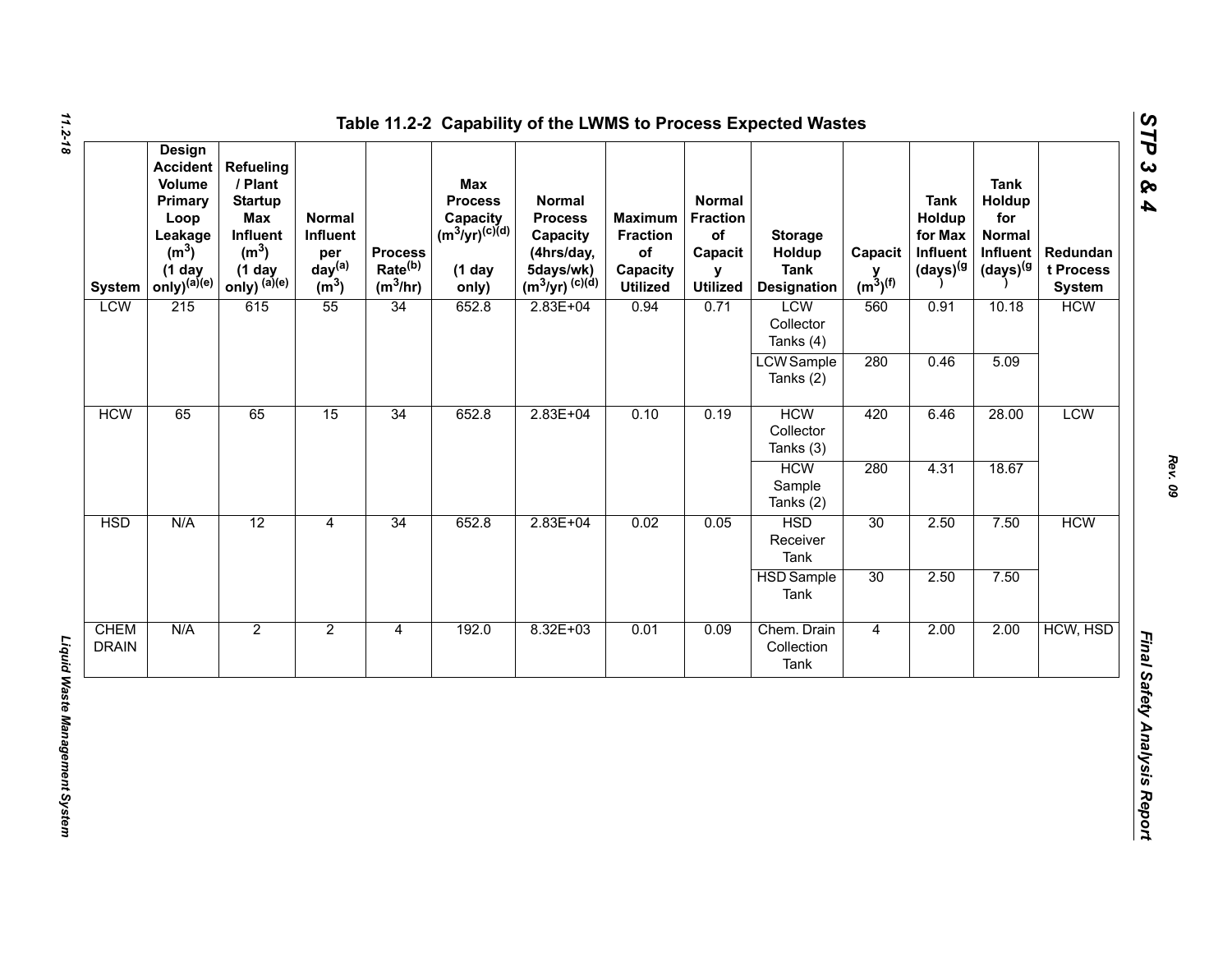- 
- 
- 
- 
- 
- 
- 

Notes:<br>
(a) ABWR DCD Table 11.2-2.<br>
(b) Process Rate - see Process Flow Diagram, Figure 11.2-1 Radwaste system PFD Sheets 1 of 2 and 2 of 2.<br>
(c) HCW and LCW mobile units include filters, reverse osmosis ion exchangers wit

*STP 3 & 4*

11.2-19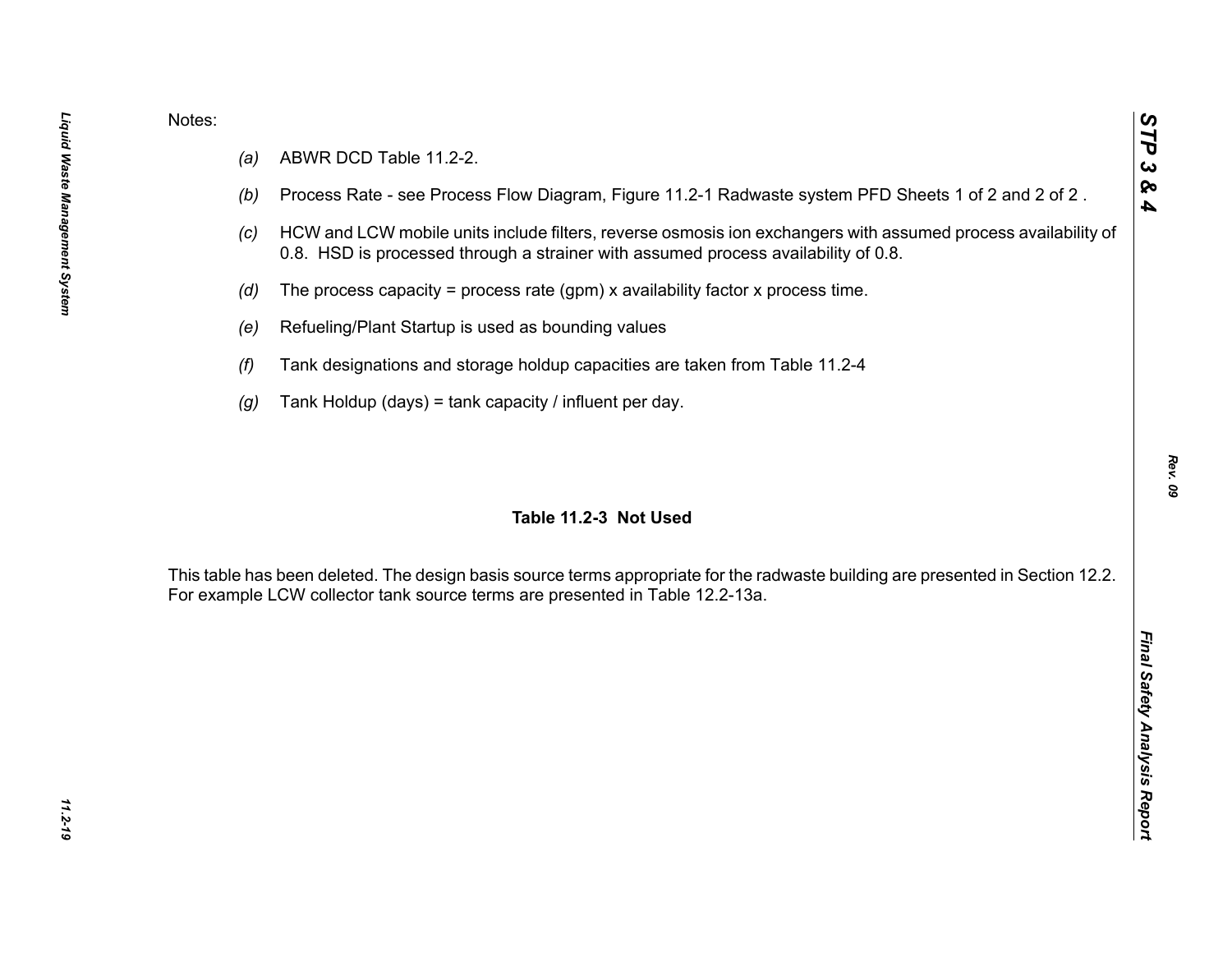| Component                                      | Quantity       | <b>Standards</b>    | <b>Type</b>              | <b>Nominal</b><br>Capacity<br>per tank<br>(m3) | Design<br><b>Pressure</b><br>(kg/cm2) | <b>Design</b><br>Temp (°C) | <b>Normal</b><br>Operating<br><b>Pressure</b><br>(kg/cm2) | <b>Normal</b><br><b>Operating</b><br>Temp (°C) | <b>Material</b>        |
|------------------------------------------------|----------------|---------------------|--------------------------|------------------------------------------------|---------------------------------------|----------------------------|-----------------------------------------------------------|------------------------------------------------|------------------------|
| <b>Tanks</b>                                   |                |                     |                          |                                                |                                       |                            |                                                           |                                                |                        |
| <b>HCW Collector</b><br>Tank                   | $\overline{3}$ | API-650/<br>API-620 | Cylindrical,<br>Vertical | 140                                            | atm                                   | 80                         | atm                                                       | 66                                             | SS                     |
| <b>HCW Sample</b><br>Tank                      | $\overline{2}$ | API-650/<br>API-620 | Cylindrical,<br>Vertical | 140                                            | atm                                   | 80                         | atm                                                       | 66                                             | $\overline{\text{SS}}$ |
| <b>LCW Collector</b><br>Tank                   | $\overline{4}$ | API-650/<br>API-620 | Cylindrical,<br>Vertical | 140                                            | atm                                   | 80                         | atm                                                       | 66                                             | $\overline{\text{SS}}$ |
| <b>LCW Sample</b><br>Tank                      | $\overline{2}$ | API-650/<br>API-620 | Cylindrical,<br>Vertical | 140                                            | atm                                   | 80                         | atm                                                       | 66                                             | $\overline{\text{SS}}$ |
| <b>HSD Receiver</b><br>Tank                    | $\overline{1}$ | API-650/<br>API-620 | Cylindrical,<br>Vertical | 30                                             | atm                                   | 80                         | atm                                                       | 66                                             | SS                     |
| <b>HSD Sample</b><br>Tank                      | $\overline{1}$ | API-650/<br>API-620 | Cylindrical,<br>Vertical | 30                                             | atm                                   | 80                         | atm                                                       | 66                                             | $\overline{\text{SS}}$ |
| <b>Chemical Drain</b><br><b>Collector Tank</b> | $\overline{1}$ | API-650/<br>API-620 | Cylindrical,<br>Vertical | $\overline{4}$                                 | atm                                   | 80                         | atm                                                       | 66                                             | SS                     |
|                                                |                |                     |                          |                                                |                                       |                            |                                                           |                                                |                        |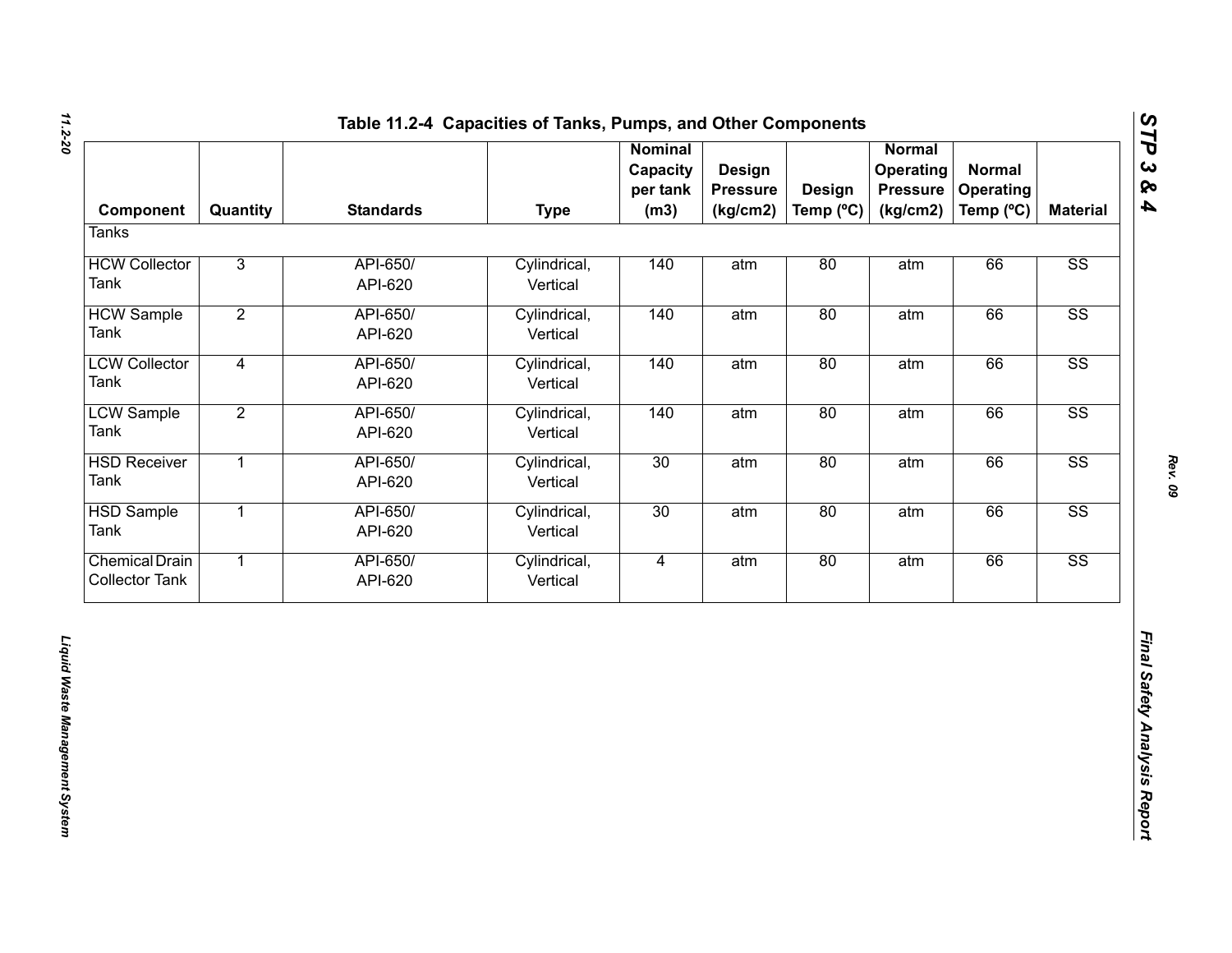| Component                                      | Quantity       | <b>Standards</b>                                                                 | <b>Type</b>                            | <b>Nominal</b><br>Capacity<br>per pump<br>$(m^3/hr)$ | Design<br><b>Pressure</b><br>(kg/cm2) | <b>Design</b><br>Temp $(^{\circ}C)$ | <b>Normal</b><br>Operating<br><b>Pressure</b><br>(kg/cm2) | <b>Normal</b><br><b>Operating</b><br>Temp (°C) | <b>Material</b>        |
|------------------------------------------------|----------------|----------------------------------------------------------------------------------|----------------------------------------|------------------------------------------------------|---------------------------------------|-------------------------------------|-----------------------------------------------------------|------------------------------------------------|------------------------|
| Pumps                                          |                |                                                                                  |                                        |                                                      |                                       |                                     |                                                           |                                                |                        |
| <b>HCW Collector</b><br>Pump                   | 3              | API-610; API-674; API-675;<br><b>ASME Code Section VIII,</b><br>Div. 1 or Div. 2 | Centrifugal/<br><b>Mechanical Seal</b> | 68                                                   | 15                                    | 80                                  | 10                                                        | 66                                             | $\overline{\text{SS}}$ |
| <b>HCW Sample</b><br>Pump                      | $\overline{2}$ | API-610; API-674; API-675;<br>ASME Code Section VIII,<br>Div. 1 or Div. 2        | Centrifugal/<br><b>Mechanical Seal</b> | 150                                                  | 15                                    | 80                                  | 10                                                        | 66                                             | $\overline{\text{SS}}$ |
| <b>LCW Collector</b><br>Pump                   | $\overline{4}$ | API-610; API-674; API-675;<br>ASME Code Section VIII,<br>Div. 1 or Div. 2        | Centrifugal/<br><b>Mechanical Seal</b> | 68                                                   | 15                                    | 80                                  | 10                                                        | 66                                             | $\overline{\text{SS}}$ |
| <b>LCW Sample</b><br>Pump                      | $\overline{2}$ | API-610; API-674; API-675;<br>ASME Code Section VIII,<br>Div. 1 or Div. 2        | Centrifugal/<br><b>Mechanical Seal</b> | 150                                                  | 15                                    | 80                                  | 10                                                        | 66                                             | $\overline{\text{SS}}$ |
| <b>HSD Receiver</b><br>Pump                    | $\overline{2}$ | API-610; API-674; API-675;<br><b>ASME Code Section VIII,</b><br>Div. 1 or Div. 2 | Centrifugal/<br>Mechanical Seal        | 68                                                   | 15                                    | 80                                  | 10                                                        | 66                                             | $\overline{\text{SS}}$ |
| <b>HSD Sample</b><br>Pump                      | $\overline{2}$ | API-610; API-674; API-675;<br><b>ASME Code Section VIII,</b><br>Div. 1 or Div. 2 | Centrifugal/<br>Mechanical Seal        | 80                                                   | 15                                    | 80                                  | 10                                                        | 66                                             | $\overline{\text{SS}}$ |
| <b>Chemical Drain</b><br><b>Collector Pump</b> | $\overline{2}$ | API-610; API-674; API-675;<br>ASME Code Section VIII,<br>Div. 1 or Div. 2        | Centrifugal/<br><b>Mechanical Seal</b> | 10                                                   | 15                                    | 80                                  | 10                                                        | 66                                             | $\overline{\text{SS}}$ |

*STP 3 & 4*

11.2-21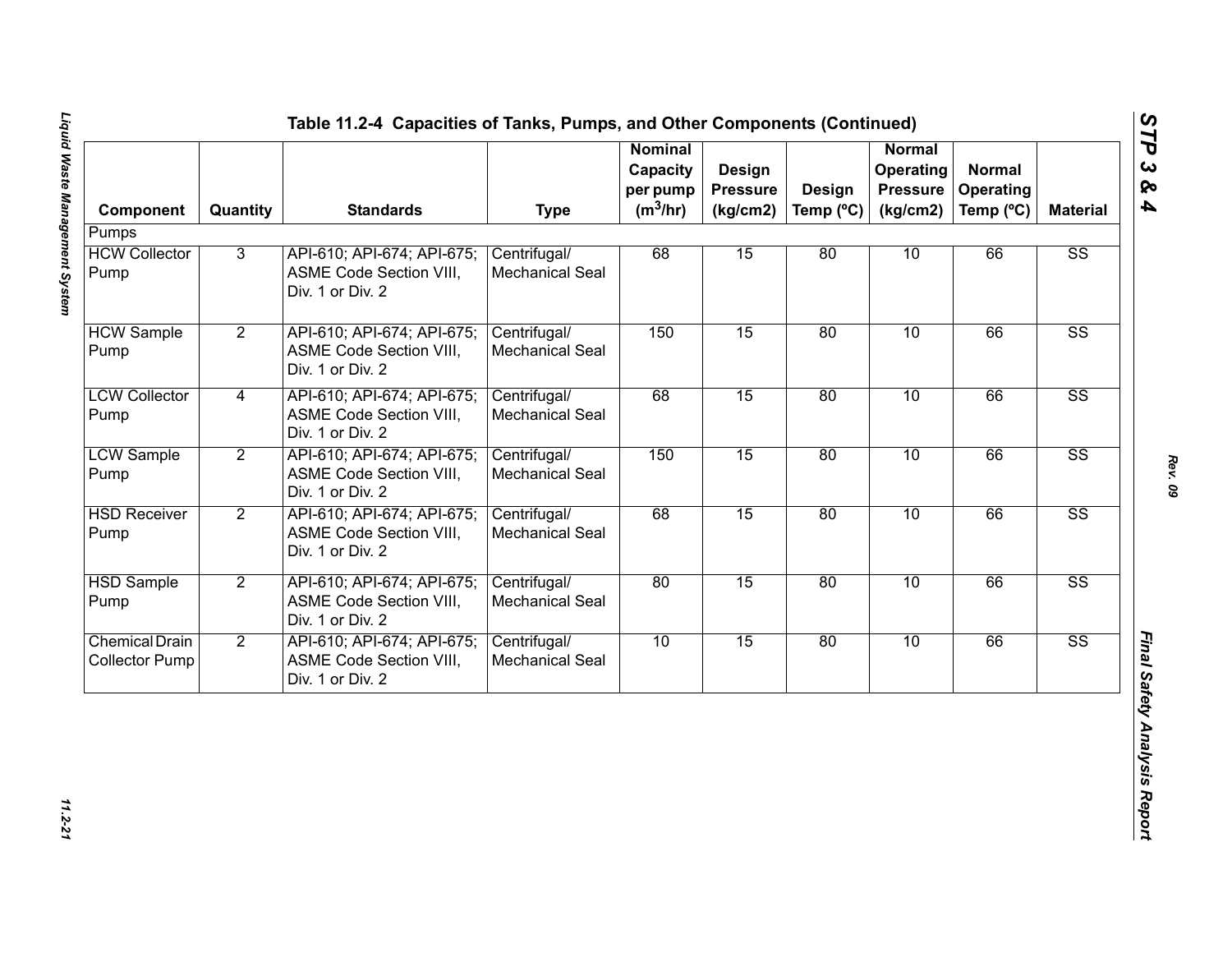| Component                                                                                                             | Quantity       | <b>Standards</b>                                                                                                                        | <b>Type</b>                    | <b>Nominal</b><br>Capacity<br>per unit<br>$(m^3/hr)$ | Design<br><b>Pressure</b><br>(kg/cm2) | <b>Design</b><br>Temp $(^{\circ}C)$ | Normal<br><b>Operating</b><br><b>Pressure</b><br>(kg/cm2) | <b>Normal</b><br>Operating<br>Temp (°C) | <b>Material</b>        |
|-----------------------------------------------------------------------------------------------------------------------|----------------|-----------------------------------------------------------------------------------------------------------------------------------------|--------------------------------|------------------------------------------------------|---------------------------------------|-------------------------------------|-----------------------------------------------------------|-----------------------------------------|------------------------|
| <b>LWMS Mobile System for LCW Processing</b>                                                                          |                |                                                                                                                                         |                                |                                                      |                                       |                                     |                                                           |                                         |                        |
| <b>LCW Filter</b>                                                                                                     |                | API-620, ASME Code<br>BPVC Div. 1 or Div 2 <sup>b</sup>                                                                                 | <b>Charcoal Filter</b>         | 34                                                   | 15                                    | 80                                  | 10                                                        | 66                                      | SS <sup>c</sup>        |
| <b>LCW Filter</b>                                                                                                     | 1              | API-620, ASME Code<br>BPVC Div. 1 or Div 2 <sup>b</sup>                                                                                 | <b>Membrane Filter</b>         | 34                                                   | 15                                    | 80                                  | 10                                                        | 66                                      | SS <sup>c</sup>        |
| <b>LCW Reverse</b><br>Osmosis Unit                                                                                    | $\mathbf{1}$   | API-620, ASME Code<br>BPVC Div. 1 or Div 2 <sup>b</sup>                                                                                 | 2 Pass Reverse<br>Osmosis Unit | 34                                                   | variable                              | 80                                  | variable                                                  | 66                                      | SS <sup>c</sup>        |
| <b>LCW</b><br>Demineralizer                                                                                           | $\overline{2}$ | API-620, ASME Code<br>BPVC Div. 1 or Div 2 <sup>b</sup>                                                                                 | <b>Mixed Bed Type</b>          | 34                                                   | 15                                    | 80                                  | 10                                                        | 66                                      | SS <sup>c</sup>        |
| <b>LWMS Mobile System for HCW Processing</b>                                                                          |                |                                                                                                                                         |                                |                                                      |                                       |                                     |                                                           |                                         |                        |
| <b>HCW Filter</b>                                                                                                     |                | API-620, ASME Code<br>BPVC Div. 1 or Div 2 <sup>b</sup>                                                                                 | <b>Charcoal Filter</b>         | 34                                                   | 15                                    | 80                                  | 10                                                        | 66                                      | SS <sup>c</sup>        |
| <b>HCW Filter</b>                                                                                                     | $\mathbf{1}$   | API-620, ASME Code<br>BPVC Div. 1 or Div 2 <sup>b</sup>                                                                                 | <b>Membrane Filter</b>         | 34                                                   | 15                                    | 80                                  | 10                                                        | 66                                      | $SS^a$                 |
| <b>HCW Reverse</b><br>Osmosis Unit                                                                                    | $\mathbf{1}$   | API-620, ASME Code<br>BPVC Div. 1 or Div 2 <sup>b</sup>                                                                                 | 2 Pass Reverse<br>Osmosis Unit | 34                                                   | variable                              | 80                                  | variable                                                  | 66                                      | SS <sup>c</sup>        |
| <b>HCW</b><br>Demineralizer                                                                                           | $\overline{2}$ | API-620, ASME Code<br>BPVC Div. 1 or Div 2 <sup>b</sup>                                                                                 | <b>Mixed Bed Type</b>          | 34                                                   | 15                                    | 80                                  | 10                                                        | 66                                      | SS <sup>c</sup>        |
| <b>Strainers</b>                                                                                                      |                |                                                                                                                                         |                                |                                                      |                                       |                                     |                                                           |                                         |                        |
| <b>HSD Strainer</b>                                                                                                   | $\overline{2}$ | ANSI/ASME B31.1 (same<br>as piping)                                                                                                     | <b>Inline Strainers</b>        | 34                                                   | 15                                    | 80                                  | 10                                                        | 66                                      | $\overline{\text{SS}}$ |
| Notes:<br>(a) Nominal capacity refers to the batch capacity<br>(b) For vessel design<br>Vessel material<br>(c)<br>(d) |                | When processing through the LWMS Mobile Units and HSD strainers, the remainder of the flow is recycled to the subsystem collector tank. |                                |                                                      |                                       |                                     |                                                           |                                         |                        |

# Liquid Waste Management System *Liquid Waste Management System*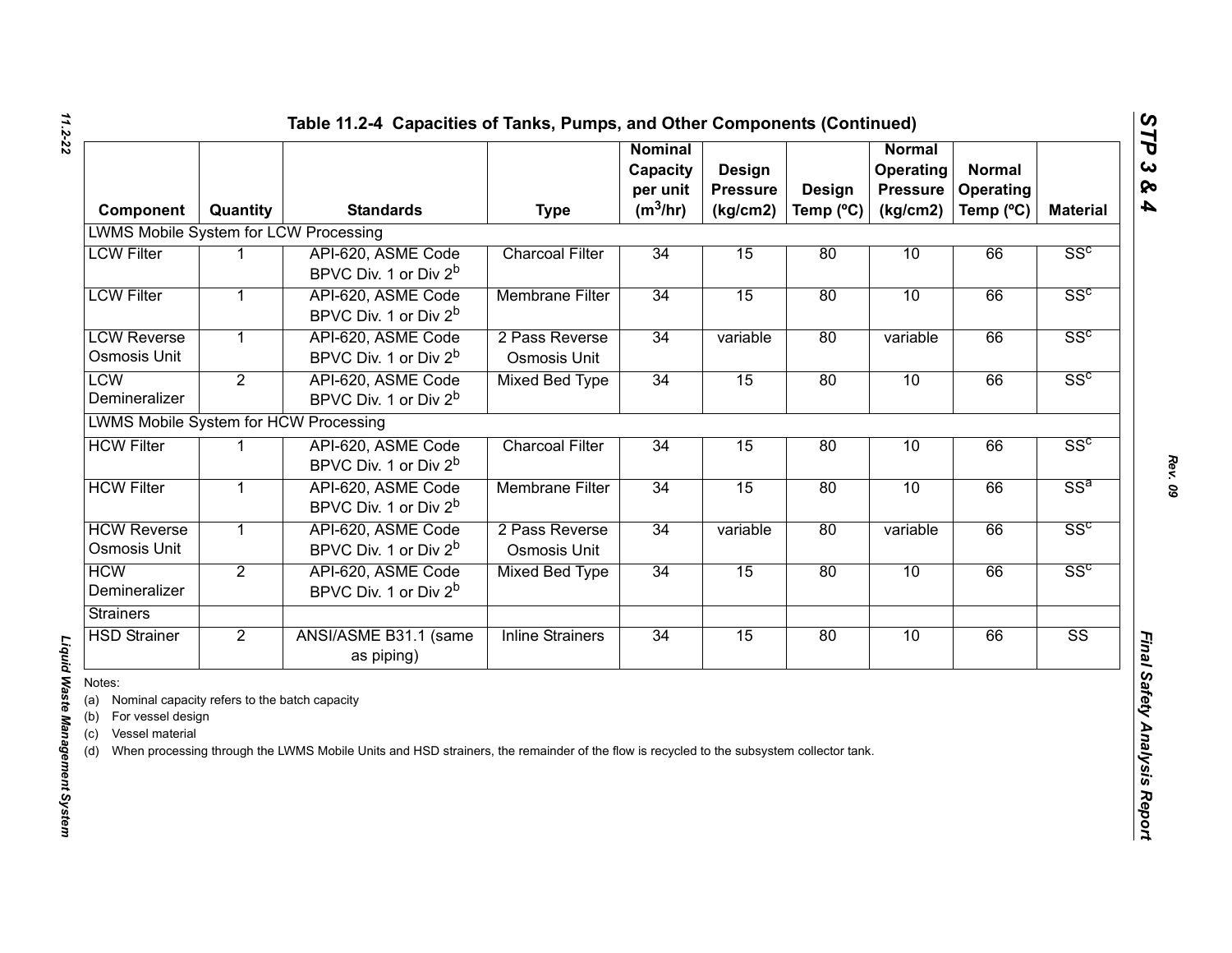| Subsystems*                                                               | <b>Filter</b> | <b>Reverse Osmosis</b> | Ion-Exchanger | <b>Total DF</b> |
|---------------------------------------------------------------------------|---------------|------------------------|---------------|-----------------|
| Equipment (low conductivity)                                              |               |                        |               |                 |
| Drain Subsystem:                                                          |               |                        |               |                 |
| Halogens                                                                  | 1             | $10*$                  | $100(10)$ **  | 10,000          |
| Cs, Rb                                                                    | 1             | $10*$                  | $10(10)$ **   | 1,000           |
| Other nuclides                                                            | 1             | $10*$                  | $100(10)$ **  | 10,000          |
| Floor (high conductivity)                                                 |               |                        |               |                 |
| Drain Subsystem:                                                          |               |                        |               |                 |
| Halogens                                                                  | 1             | $10*$                  | $100(10)$ **  | 10,000          |
| Cs, Rb                                                                    | 1             | $10*$                  | $2(10)$ **    | 200             |
| Other nuclides                                                            | 1             | $10*$                  | $100(10)$ **  | 10,000          |
| A DF of 1 is used for tritium.                                            |               |                        |               |                 |
| Chemical Drain Subsystem:                                                 |               |                        |               |                 |
| Chemical drain is processed in high conductivity drain subsystem.         |               |                        |               |                 |
| Detergent Drain Subsystem:                                                |               |                        |               |                 |
| A DF of 1 is used for the detergent drain strainer for all radionuclides. |               |                        |               |                 |

|  | Table 11.2-5 Decontamination Factors* |  |
|--|---------------------------------------|--|
|--|---------------------------------------|--|

*Rev. 09*

\* Radwaste processing equipment is designed to meet or exceed these decontamination factors.

\*\* From ANSI 55.6 –1993, July 16, 1993, American National Standard for Liquid Radioactive Waste Processing System for Light Water Reactor Plants, (Reference 11.2-4), Table 8, Decontamination Factors. For two ion exchangers in series, the DF for the second unit is given in parentheses.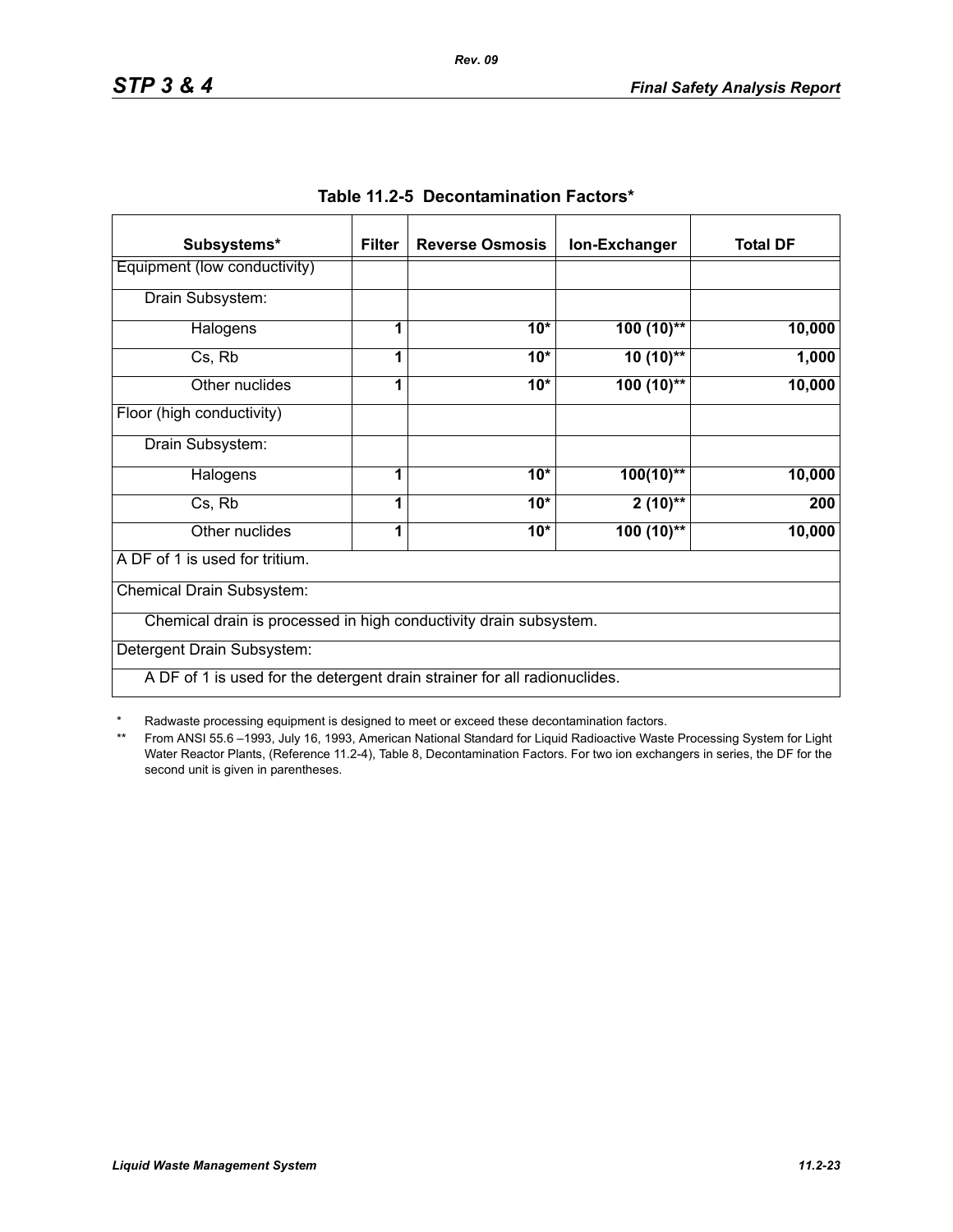| <b>Waste Generation Source</b>               | <b>Batch Volume</b> | <b>Normal</b>    | <b>Maximum</b>           | <b>Normal</b><br><b>Volume</b> | <b>Design Accident</b><br><b>Volume Primary</b> |                      | Volume in m <sup>3</sup> on Maximum Day<br>Refueling |
|----------------------------------------------|---------------------|------------------|--------------------------|--------------------------------|-------------------------------------------------|----------------------|------------------------------------------------------|
|                                              | (m <sup>3</sup> )   | <b>Frequency</b> | <b>Frequency</b>         | $(m^3/d)$                      | Loop Leakage $(m^3)$                            | <b>Plant Startup</b> | <b>Water Cleanup</b>                                 |
| <b>Low Conductivity Wastes</b>               |                     |                  |                          |                                |                                                 |                      |                                                      |
| <b>DW Equipment Drain</b>                    | $\blacksquare$      | $\blacksquare$   | $\blacksquare$           | 10                             | 110                                             | 10                   | 10                                                   |
| <b>R/B Equipment Drain</b>                   | $\overline{a}$      | $\blacksquare$   | $\overline{a}$           | 15                             | 15                                              | 15                   | $\overline{15}$                                      |
| <b>T/B Equipment Drain</b>                   | $\overline{a}$      | $\blacksquare$   | $\blacksquare$           | 15                             | 15                                              | 15                   | 15                                                   |
| <b>RW/B Equipment Drain</b>                  | L.                  |                  |                          | $\overline{5}$                 | $\overline{5}$                                  | $\overline{5}$       | 5                                                    |
| <b>Upper Pool Drain</b>                      | $\overline{a}$      |                  | $\blacksquare$           | $\blacksquare$                 | $\blacksquare$                                  |                      | 500                                                  |
| <b>CUW Backwash Receiving</b><br><b>Tank</b> | 35                  | 1/20             | 1                        | $\blacksquare$                 | 35                                              | 35                   | 35                                                   |
| CF Backwash Receiving Tank                   | 35                  | 3/34             | 3                        | $\sim$                         | 35                                              | $\overline{35}$      | 35                                                   |
| Others                                       | $\blacksquare$      |                  |                          | 10                             |                                                 | 20                   |                                                      |
| <b>Total</b>                                 | $\overline{a}$      | $\blacksquare$   | $\sim$                   | 55                             | 215                                             | 135                  | 615                                                  |
| <b>High-Conductivity Wastes</b>              |                     |                  |                          |                                |                                                 |                      |                                                      |
| <b>Floor Drain</b>                           |                     |                  |                          |                                |                                                 |                      |                                                      |
| R/B Floor Drain                              |                     |                  |                          | $\overline{5}$                 | 55                                              | $\overline{5}$       | 5                                                    |
| <b>T/B Floor Drain</b>                       | $\blacksquare$      | $\sim$           | $\blacksquare$           | $\overline{5}$                 | $\overline{5}$                                  | $\overline{5}$       | 5                                                    |
| <b>RW/B Floor Drain</b>                      |                     | $\sim$           | $\overline{\phantom{0}}$ | $\overline{3}$                 | $\overline{3}$                                  | 3                    | 3                                                    |
| <b>Equipment Displacement</b>                | $\blacksquare$      | $\blacksquare$   | $\sim$                   | $\blacksquare$                 | $\sim$                                          | $\overline{a}$       | 50                                                   |
| Subtotal                                     |                     | $\blacksquare$   | $\blacksquare$           | $\overline{13}$                | 63                                              | $\overline{13}$      | 63                                                   |
| <b>Chemical Drain Wastes</b>                 |                     |                  |                          |                                |                                                 |                      |                                                      |
| <b>Hot Laboratory Chemical</b><br>Drain      | $\blacksquare$      | $\sim$           | $\overline{\phantom{0}}$ | $\overline{2}$                 | $\overline{2}$                                  | $\overline{2}$       | $\overline{2}$                                       |
| <b>Total</b>                                 | $\overline{a}$      | $\mathbf{r}$     | $\sim$                   | 15                             | 65                                              | 15                   | 65                                                   |
| <b>Detergent Wastes</b>                      |                     |                  |                          |                                |                                                 |                      |                                                      |
| <b>Hot Shower Drain</b>                      | $\blacksquare$      | $\blacksquare$   | $\blacksquare$           | 3                              | $\blacksquare$                                  | 8                    |                                                      |
| <b>Laundry Drain</b>                         | $\mathbf{r}$        | $\blacksquare$   | $\blacksquare$           | $\mathbf 1$                    | $\blacksquare$                                  | 4                    |                                                      |
| <b>Total</b>                                 | $\blacksquare$      | $\sim$           | $\overline{\phantom{a}}$ | $\overline{4}$                 | $\blacksquare$                                  | $\overline{12}$      |                                                      |

*11.2-24*

*Liquid Waste Management System* 

Liquid Waste Management System

*STP 3 & 4*